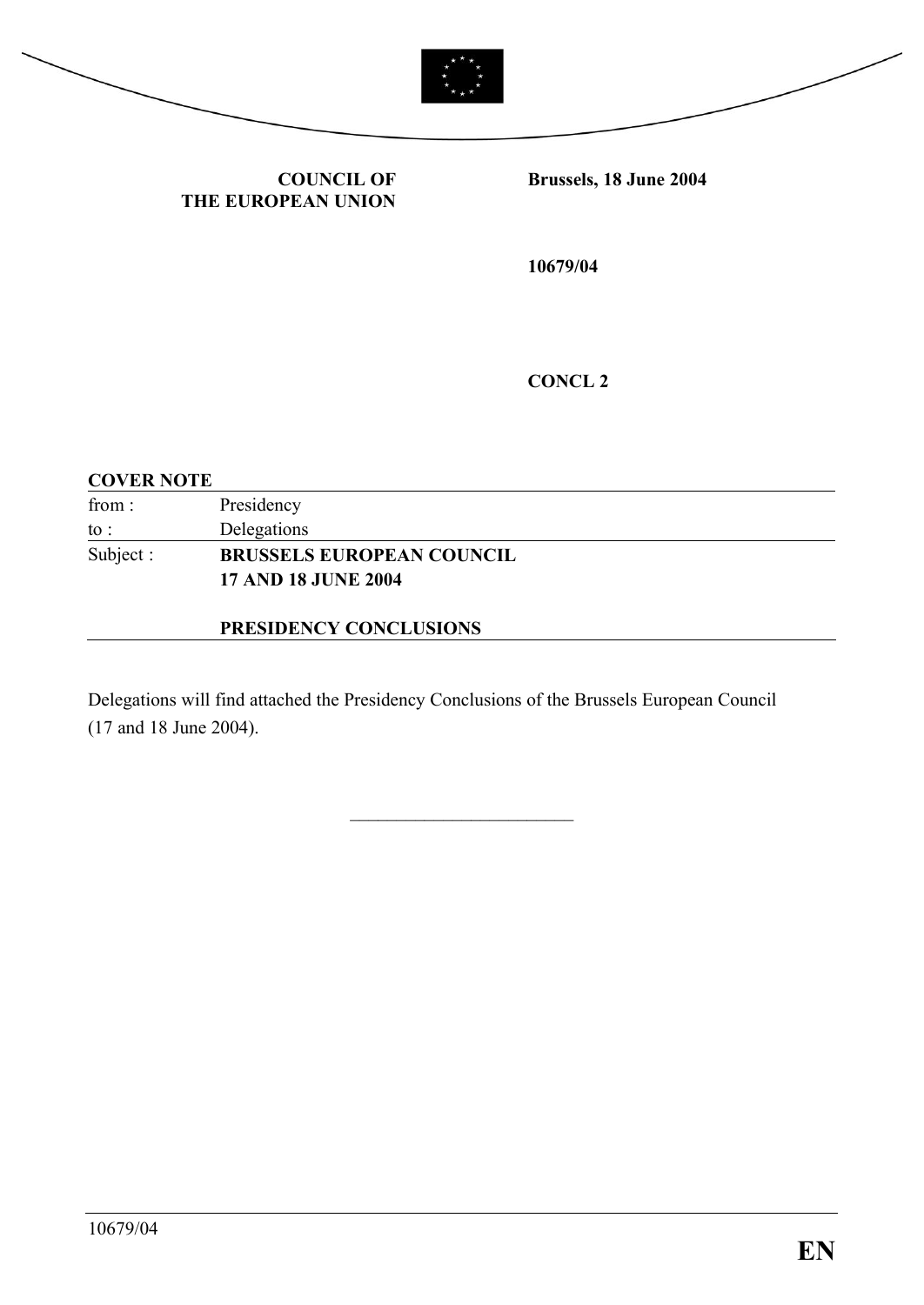- 1. The European Council reviewed progress across a range of areas and set out guidelines for future policy development in each of these areas.
- 2. The meeting was preceded by an exposé by the President of the European Parliament, Mr Pat Cox, followed by an exchange of views.
- 3. The European Council expressed its concern at the low voter turnout in last week's elections to the European Parliament. It recognises the need to strengthen a sense among the citizens of Europe of the importance of the work of the Union and its relevance to their daily lives. Following a preliminary discussion on this occasion, the European Council intends to return to the subject at its next meeting. In the interim, it welcomes the intention of the Netherlands Presidency to take forward the "Communicating Europe" initiative of the Irish Presidency.

## **I. AREA OF FREEDOM, SECURITY AND JUSTICE; FIGHT AGAINST TERRORISM**

- 4. The citizens of Europe increasingly look to the Union to deliver practical advances in the Justice and Home Affairs area based on our common shared values of liberty, respect for human rights and fundamental freedoms, and the rule of law.
- 5. The European Council welcomes the Commission report on the progress achieved under the five year Tampere programme, which demonstrates the substantial progress made in creating a genuine area of freedom, security and justice.
- 6. It notes that a number of further important steps have been taken in the first half of this year. These include the adoption of the Asylum Qualifications Directive and the political agreement reached on the Asylum Procedures Directive; the political agreement on the Directive on the admission of third country nationals for studies and related purposes; the adoption of the Regulation on a European Enforcement Order for uncontested claims; and the general agreement on the text of the Framework Decision on the mutual recognition of confiscation orders.
- 7. The European Council believes that the time has now come to launch the next phase of the process. It therefore invites the Council and the Commission to prepare proposals for a new programme for the coming years to be considered by the European Council before the end of 2004.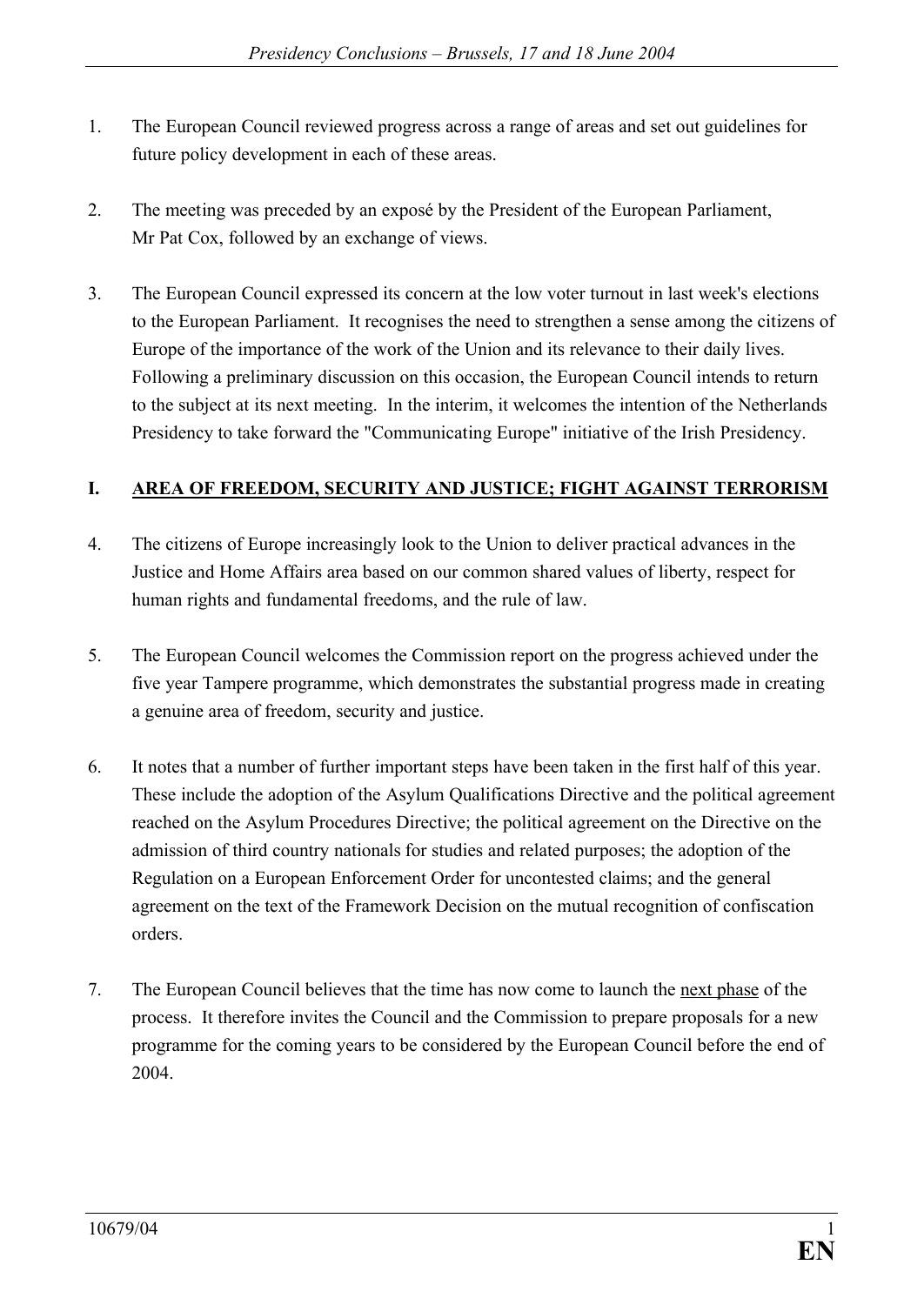- 8. The European Council underlines the need to pursue with determination the objective of building a common area of freedom, security and justice. The new programme must be commensurate with the scale of the challenge and with the expectations of our citizens. It should be practical, building on work underway arising from the Tampere programme and an evaluation of first generation measures. It should also be grounded in the general principles of need for European added value and respect for the principles of subsidiarity, proportionality, and solidarity. At the same time, the multi-year programme should make real and substantial progress towards enhancing mutual confidence and promoting common policies, including practical cooperation, to the benefit of all our citizens.
- 9. Momentum must be maintained pending adoption of the new programme. The European Council emphasises in particular a number of priorities in the asylum and immigration area. The new European Borders Agency, on which the Regulation is close to finalisation, should become operational at the outset of 2005. The implementation of the Plan for the Management of the Maritime Borders should be reviewed. The Council and the Commission are invited to consider further proposals for a financial instrument for return management, drawing on the experience gained in the return area to date. Council is also invited to examine proposals contained in the Commission's Communication on entry to the Union of persons in need of international protection, as well as in the Communication on the relations between legal and illegal immigration.
- 10. Drug abuse and drug trafficking are scourges which must be vigorously confronted. The Council is invited to agree proposals no later than December 2004 for a new EU Drugs Strategy for the period 2005-2012. The proposals should have regard to the Commission's final evaluation of the 2000-2004 Drugs Strategy and Action Plan as well as the outcome of the recent Dublin Conference on an EU Strategy on Drugs/The Way Forward.

## **Fight Against Terrorism**

11. At its Spring session, in the aftermath of the Madrid bombings, the European Council adopted a wide-ranging Declaration on Terrorism. It reaffirms its determination to confront the terrorist threat relentlessly and comprehensively. The appointment of an EU counterterrorism co-ordinator will help to improve co-ordination and visibility of the EU's actions in this field.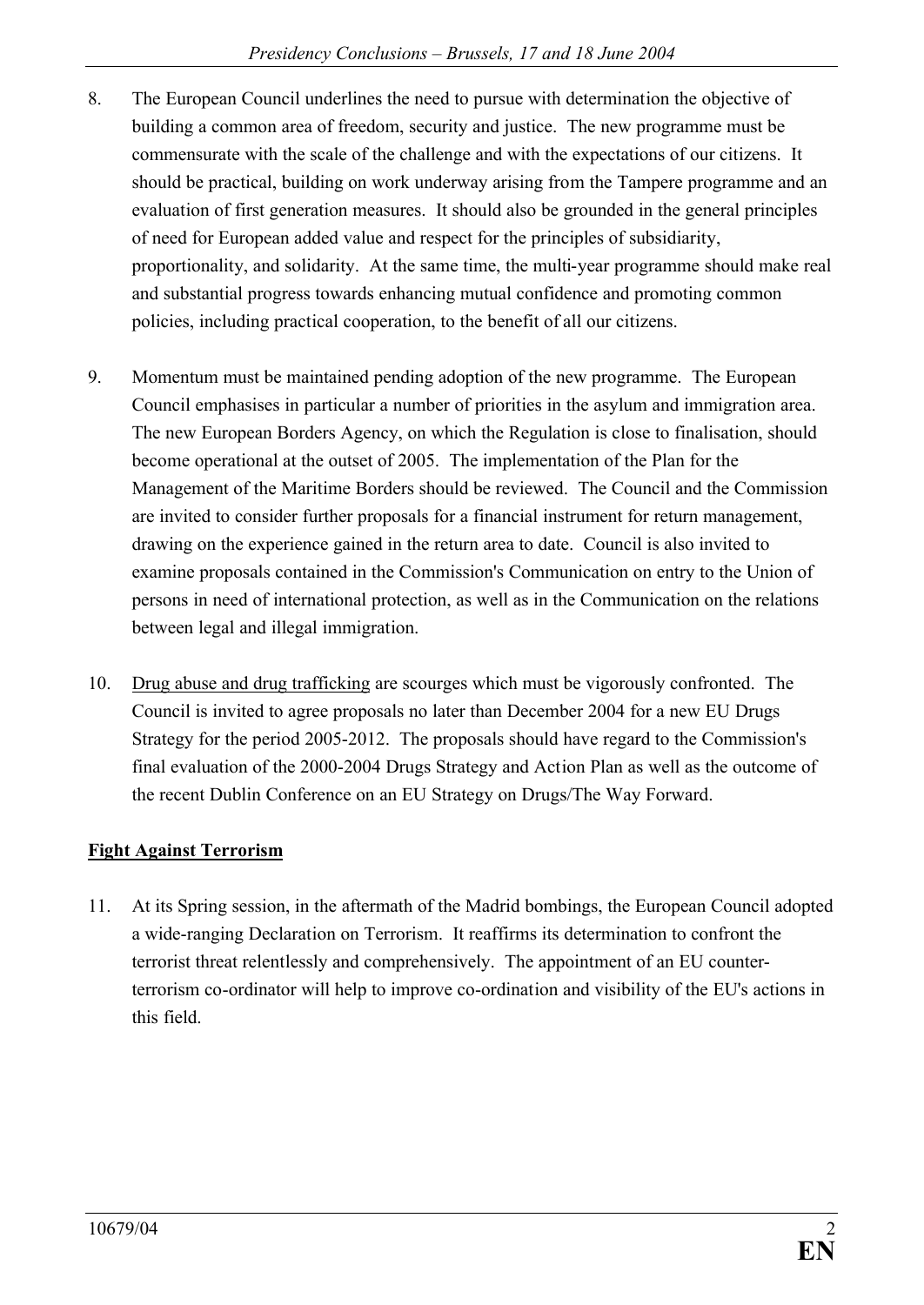- 12. The European Council welcomes the report on implementation of its 25 March Declaration. Good progress has been achieved in the interim. Notable steps include completion of work on the Directive on compensating victims of crime; the Regulation introducing new functions for the Schengen Information System, including in the fight against terrorism; the Council Decision establishing the Visa Information System; and the Europol and Eurojust Agreement.
- 13. The European Council welcomes the Council's revised Action Plan/Roadmap and urges the institutions and Member States to fulfil outstanding commitments within the deadlines established. It will review implementation of the Action Plan/Roadmap twice a year, beginning at its December 2004 meeting.
- 14. The European Council welcomes the report by the Secretary-General/High Representative on integrating in the Council Secretariat an intelligence capacity on all aspects of the terrorist threat. It requests him to implement such arrangements as soon as possible, taking into account the views expressed at the Council (JHA) on 8 June 2004. It also requests the SG/HR to keep this question under review and report on progress to the December 2004 European Council.
- 15. On the practical and operational front, the European Council welcomes the re-establishment of the Counter Terrorism Task Force within Europol; the steps being taken to encourage the flow of criminal and operational intelligence to Europol; the decision taken to reinforce the working structures in the Council; and the decisions of heads of the security forces of the Member States to meet regularly in the Counter-Terrorist Group format. It requests the Council to take forward work on proposals for reinforcing the Police Chiefs Task Force's operational capacity with a view to adoption of new arrangements no later than December 2004.
- 16. Work must now move ahead with a real sense of urgency in a number of priority areas. The Commission has published a substantial Communication on Information Policy for law enforcement and is invited to bring forward proposals as quickly as possible. The Council is called upon to draw up a coherent overall approach for further strengthening of the fight against terrorist financing by December 2004, on the basis of proposals by the High Representative and the Commission. By June 2005, Council should reach agreement on the initiatives on exchange of information and cooperation concerning terrorist offences and on retention of communications data. Agreement should be reached by December 2005 on the initiative on simplifying the exchange of information and intelligence between law enforcement agencies.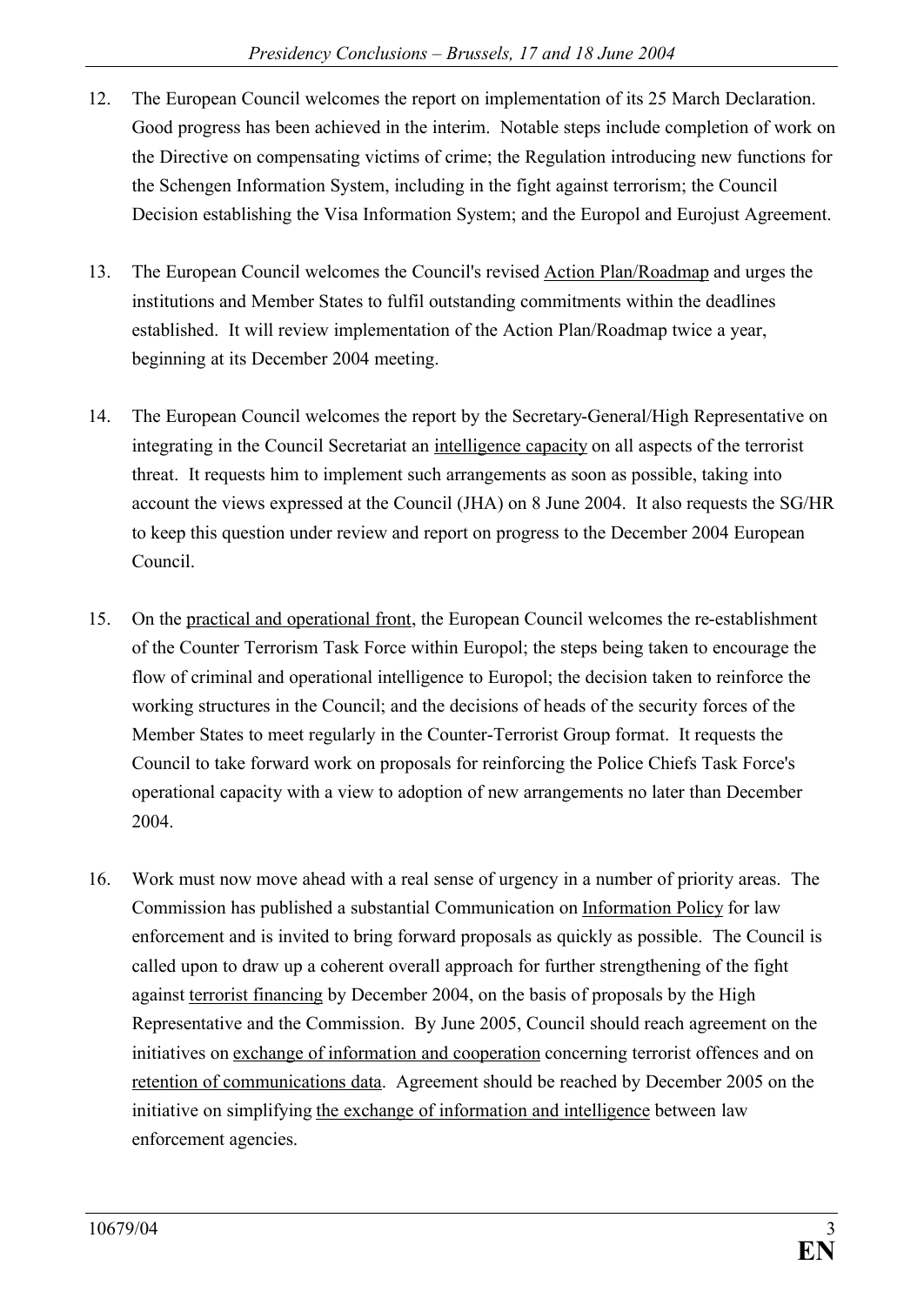17. The Council and the Commission are invited to assess the capabilities of Member States both in preventing and coping with the consequences of any type of terrorist attack; to identify best practices and to propose the necessary measures. Existing cooperation on civil protection should be enhanced, reflecting the will of Member States to act in solidarity in the case of terrorist attack in any Member State or in the case of attack against EU citizens living abroad. By the end of this year, on the basis of a coordinated approach by the SG/HR and the Commission, Council is asked to prepare an overall strategy to enhance the protection of critical infrastructures.

#### *An integrated approach*

- 18. The European Council underlines the importance of making use of the wide ranging instruments of the European Union in the context of addressing all the factors which contribute to terrorism. It emphasises the need to ensure that the fight against terrorism is fully integrated into EU external relations policy and requests that concrete proposals are submitted to the December European Council on how this is most effectively achieved.
- 19. The European Council emphasises that solidarity and international cooperation are integral to combating terrorism and to addressing its root causes. The Union will continue to develop initiatives for closer cooperation with international organisations, particularly the UN, and to maintain the closest possible coordination with the United States and other partners. Combating terrorism must be a key element in political dialogue with third countries, with particular emphasis on ratification and implementation of International Conventions, preventing the financing of terrorism, addressing factors which contribute to terrorism, as well as non-proliferation and arms control.

## **II. ENLARGEMENT**

#### **Bulgaria and Romania**

20. The European Council underlines that Bulgaria and Romania are an integral part of the ongoing round of enlargement which saw ten new Member States join the Union on 1 May 2004. The Union recalls that the guiding principles which applied to the accession negotiations with the ten new Member States continue to apply to Bulgaria and Romania, which are part of the same inclusive and irreversible enlargement process.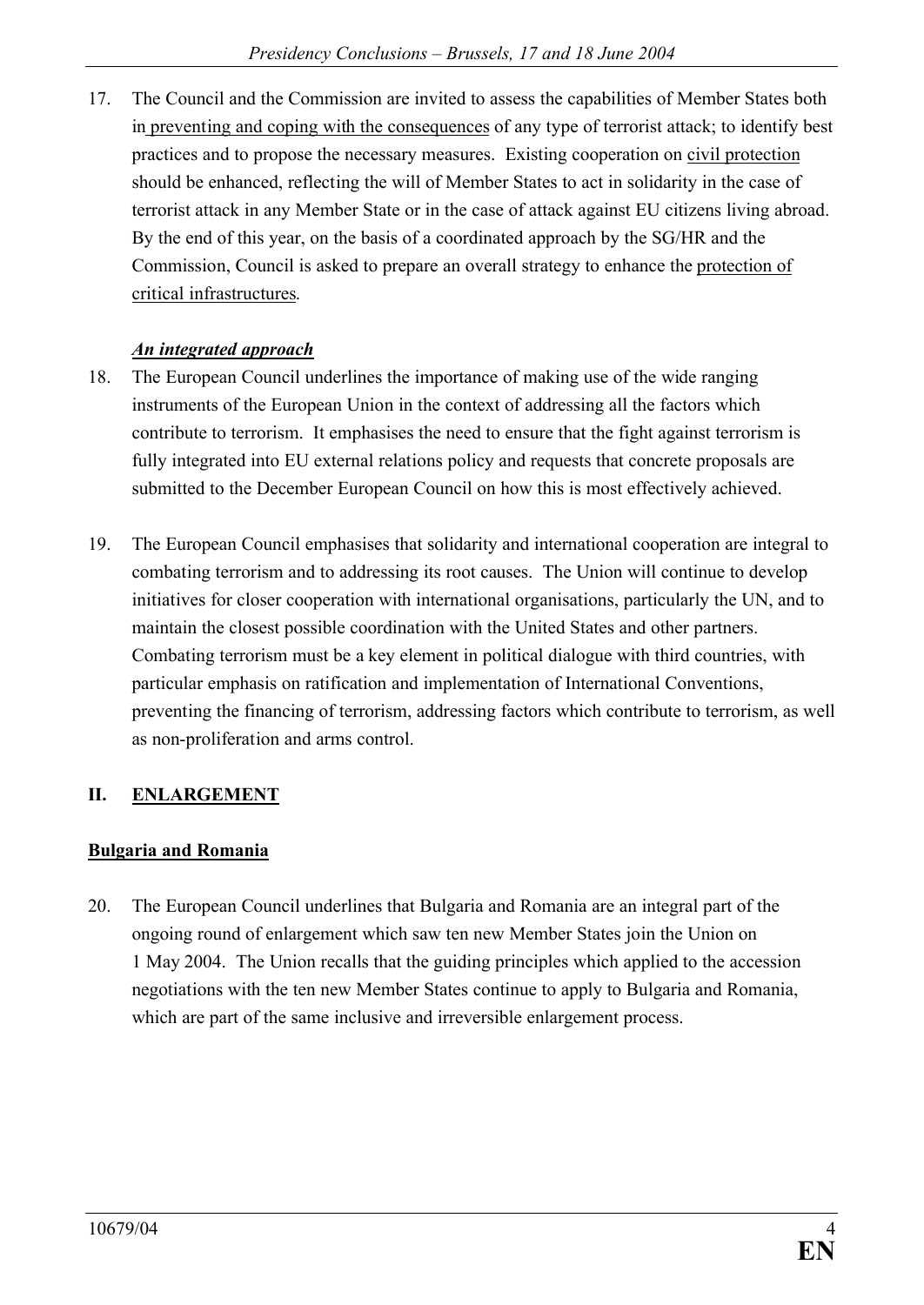- 21. The European Council welcomes the very substantial progress made by Bulgaria and Romania in the accession negotiations over the past months and reiterates the Union's common objective to welcome the two countries as members of the Union in January 2007, if they are ready.
- 22. In reaching agreement on a fair and equitable financial package for Bulgaria and Romania at the beginning of the year, the Union paved the way for concluding negotiations on the key financially-related chapters and the accession negotiations with the two countries thus entered a significant phase. Provided that real and effective progress in reforms and preparations on the ground for accession is maintained by Bulgaria and Romania, the Union confirms its determination to bring the accession negotiations to a successful conclusion for both countries in 2004, on the basis of own merits.
- 23. The Union notes with great satisfaction that all of the outstanding chapters in the negotiations with Bulgaria have been provisionally closed and that Romania has also made important progress and is substantially closer to achieving this goal. Member States and the Commission will continue to assist Romania in this regard. The European Council looks forward to the Commission 2004 Regular Report, which will assess the two countries' ability to assume all the obligations of membership by accession. With a view to signature of the Accession Treaty for Bulgaria and Romania as early as possible in 2005, drafting of the Accession Treaty for the two countries will begin in July 2004.
- 24. Being prepared to assume all the obligations of membership is crucial for Bulgaria and Romania. The Union therefore urges both countries to further intensify their efforts in order to be ready for membership in January 2007. The Union underlines that particular attention should be paid by Bulgaria and Romania to improving their administrative and judicial capacity, as well as to continuing economic and structural reform, and to the full and timely implementation of negotiated commitments. The Union will closely monitor preparations and implementation of commitments undertaken in all areas of the Acquis.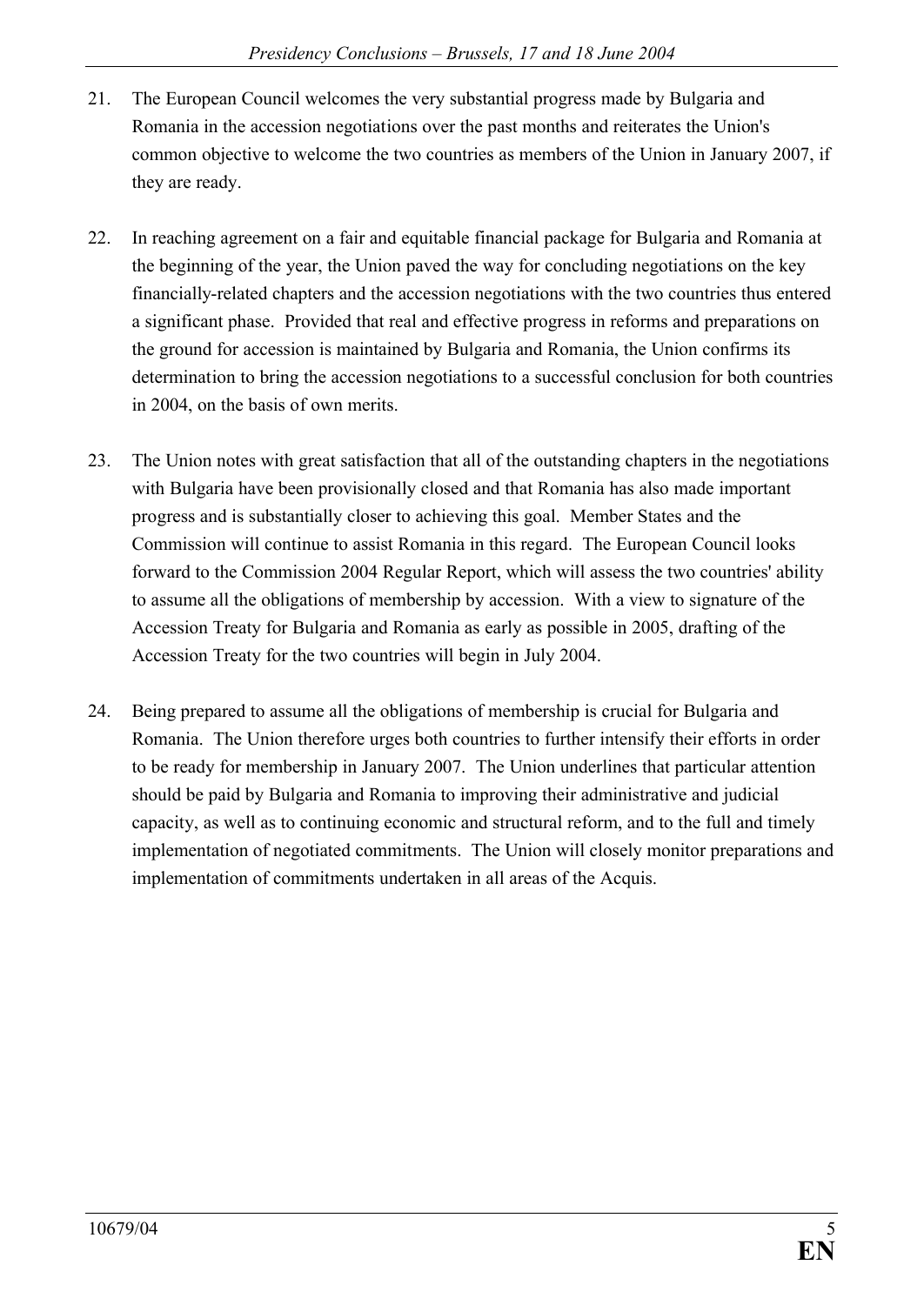## **Turkey**

- 25. The European Council welcomes the significant progress made to date by Turkey in the reform process, including the important and wide-ranging constitutional amendments adopted in May. It welcomes the continued and sustained efforts of the Turkish Government to meet the Copenhagen political criteria. In this context, the European Council emphasises the importance of concluding the remaining legislative work and of accelerating efforts to ensure decisive progress in the full and timely implementation of reforms at all levels of administration and throughout the country.
- 26. The European Union will continue to assist Turkey in its preparations and to work towards full implementation of the pre-accession strategy, in particular as regards strengthening the independence and functioning of the judiciary, the overall framework for the exercise of fundamental freedoms (association, expression and religion), cultural rights, the further alignment of civil-military relations with European practice and the situation in the Southeast of the country.
- 27. The Union reaffirms its commitment that if the European Council decides in December 2004, on the basis of a report and recommendation from the Commission, that Turkey fulfils the Copenhagen political criteria, the EU will open accession negotiations with Turkey without delay.
- 28. The European Council encourages the Turkish Government to remain firmly committed to macroeconomic and financial stabilisation, including full implementation of the structural reform agenda.
- 29. The European Council invites Turkey to conclude negotiations with the Commission on behalf of the Community and its 25 Member States on the adaptation of the Ankara Agreement to take account of the accession of the new Member States.
- 30. The European Council welcomes the positive contribution of the Turkish Government to the efforts of the UN Secretary General to achieve a comprehensive settlement of the Cyprus problem.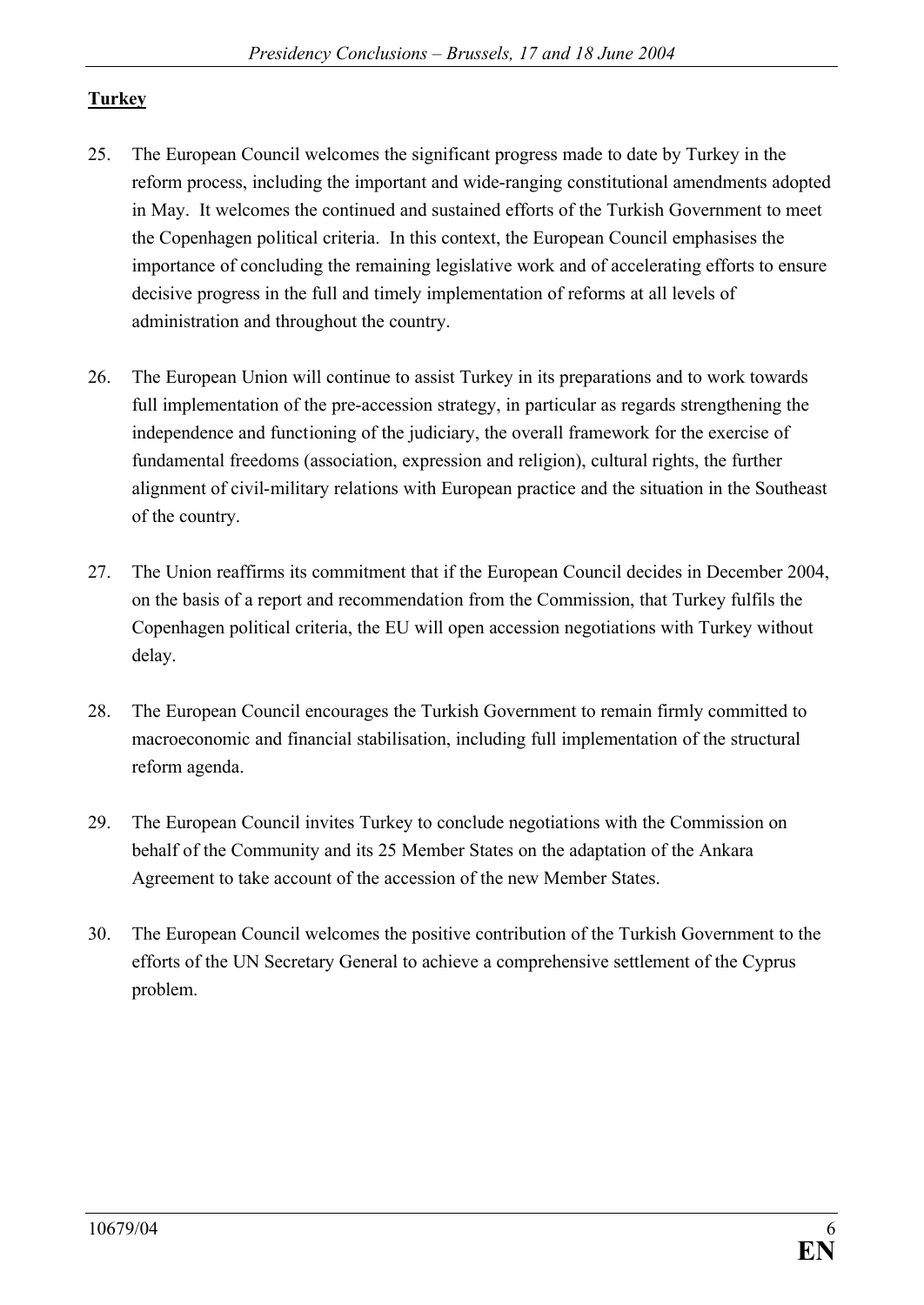### **Croatia**

- 31. The European Council welcomes the Commission Opinion on Croatia's application for EU membership and the recommendation that accession negotiations should be opened. The European Council considered the application on the basis of the Opinion and noted that Croatia meets the political criteria set by the Copenhagen European Council in 1993 and the Stabilisation and Association Process conditionalities established by the Council in 1997. It decided that Croatia is a candidate country for membership and that the accession process should be launched.
- 32. The European Council decided to convene a bilateral intergovernmental conference with Croatia early in 2005 in order to begin negotiations. In advance of the negotiations, the Council will agree a general negotiating framework, taking full account of the experience of the fifth enlargement process. The European Council requests the Commission to present an evaluation in this regard, before the end of its mandate. It confirms that the negotiations will be based on Croatia's own merits and that the pace will depend solely on Croatia's progress in meeting the requirements for membership.
- 33. The European Council emphasises that Croatia needs to maintain full cooperation with ICTY and take all necessary steps to ensure that the remaining indictee is located and transferred to The Hague. Croatia also needs to make additional efforts on minority rights, refugee returns, reform of the judiciary, regional cooperation and the fight against corruption.
- 34. In order to prepare for negotiations, work should begin on an examination of the acquis, which might best be undertaken in the framework of the Stabilisation and Association Agreement with Croatia.
- 35. The European Council requests the Commission to prepare a pre-accession strategy for Croatia, including the necessary financial instrument.
- 36. The European Council notes the Croatian decision not to apply to EU Member States any aspect of the Ecological and Fisheries Protection Zone. In this context, it welcomes the agreement reached by Italy, Slovenia and Croatia at the Trilateral meeting in Brussels on 4 June 2004.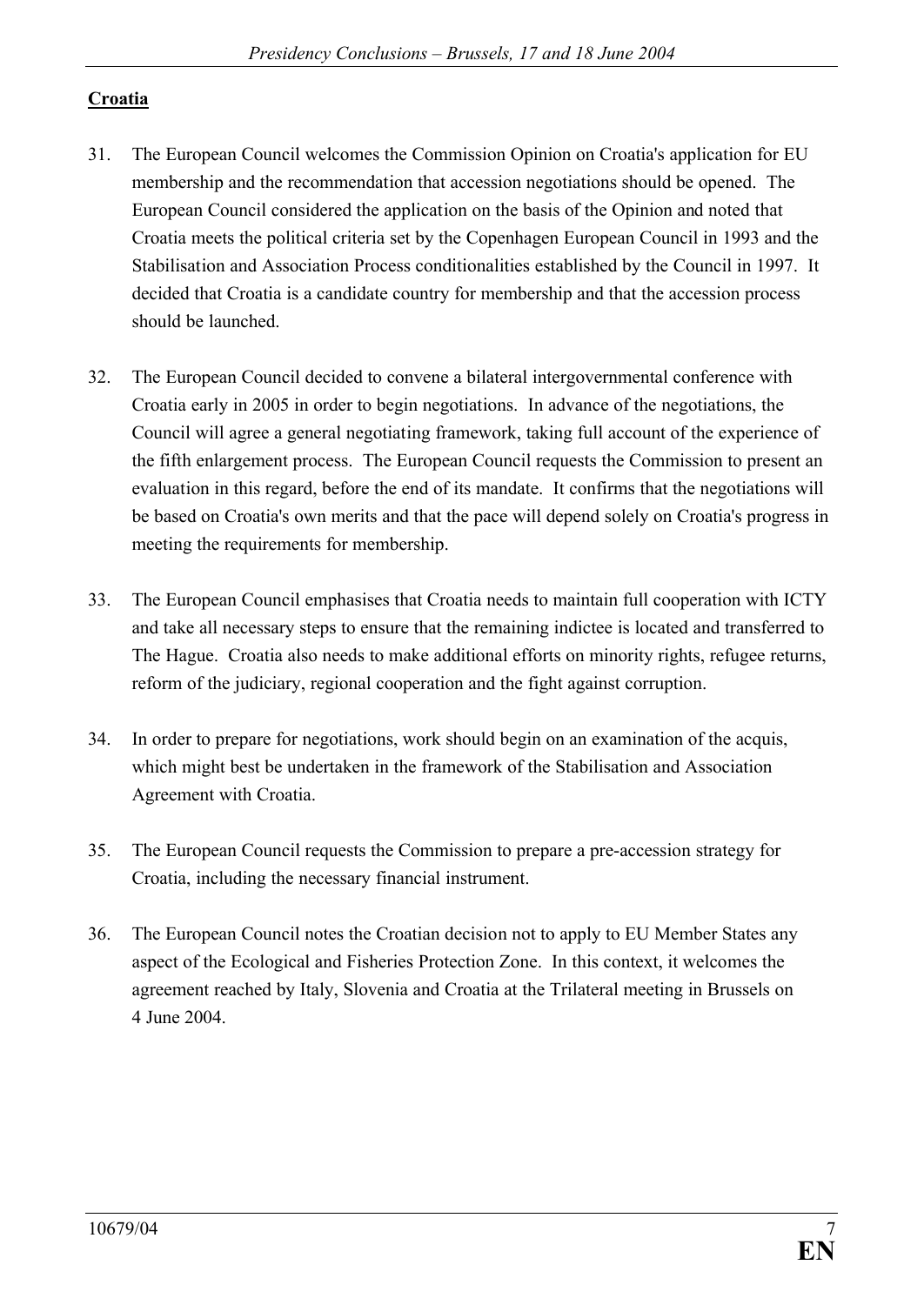### *Implications of Croatia's status for other countries of the Western Balkans*

- 37. The European Council emphasises that the achievement of candidate status by Croatia should be an encouragement to the other countries of the Western Balkans to pursue their reforms. It reaffirms its commitment to the full implementation of the Thessaloniki agenda, which makes clear that the future of the Western Balkans rests within the European Union. The advance of the individual countries of the region towards European integration will proceed in parallel with the regional approach, which remains an essential element of EU policy. The European Council urges Croatia to continue to make a strong contribution to the development of closer regional cooperation.
- 38. The European Council adopted conclusions on the presidential election in Serbia as attached.

## **III. FINANCIAL PERSPECTIVES**

39. The European Council takes note of the Analytical Report prepared by the Presidency on the basis of preliminary work in the Council. It considers this Report a useful contribution towards clarifying issues and positions and offering feedback to the Commission on its Communication and in preparation of its legislative proposals. The incoming Presidency is invited to continue work on the issues identified in the Analytical Report. The further work on the financial perspectives should take full account of the range of positions of Member States and respect the timeframe envisaged in the Multiannual Strategic Programme.

#### **IV. ECONOMIC AND SOCIAL ISSUES, EMPLOYMENT AND ENVIRONMENT**

#### **Broad Economic Policy Guidelines and Employment Guidelines**

40. The European Council endorses the draft update of the Broad Economic Policy Guidelines, which include a specific reference to the Eurozone, and the draft Employment Guidelines and employment recommendations. It welcomes the two major innovations in the economic and employment processes this year: the integration of the ten new Member States into the established policy framework and the incorporation of the policy messages of the report of the Employment Task Force, chaired by Mr. Wim Kok, in the employment recommendations. It emphasises that Member States should ensure that both sets of guidelines and the recommendations are implemented fully and in a coherent manner.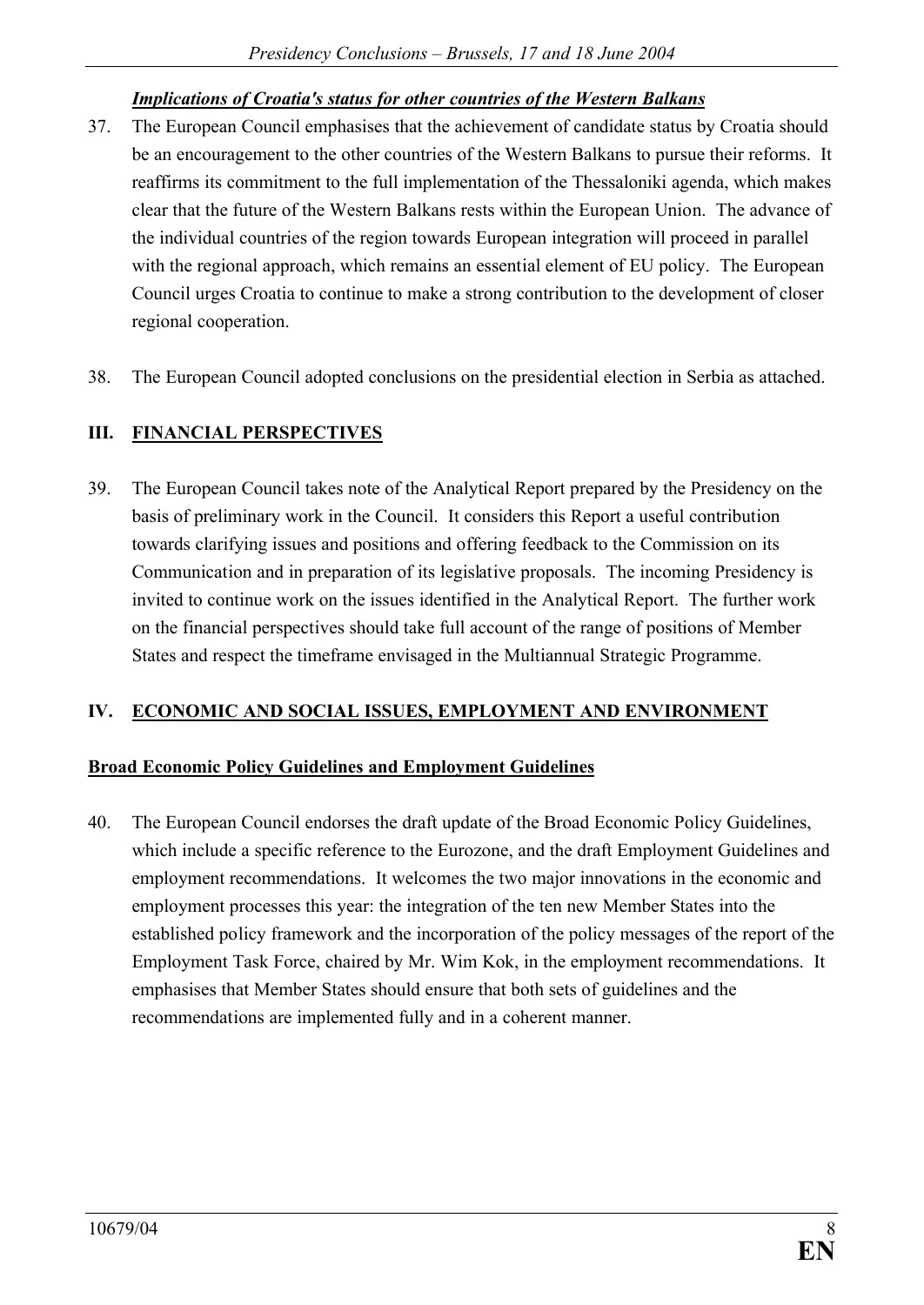### **Lisbon reform agenda**

- 41. The European Council welcomes the progress made since its Spring meeting on important measures of direct and tangible benefit to citizens as part of the Union's pursuit of social, economic and environmental goals. In doing so, it acknowledges the good co-operation the Council has enjoyed with the outgoing European Parliament and the Commission during a period of considerable opportunity and challenge. In particular, the European Council wishes to highlights major progress in the following areas:
	- the **Financial Services Action Plan**, with the necessary decisions made on its remaining elements relating to transparency and investment services
	- **mobility** of European citizens, businesses and services; through legislation on recognition of professional qualifications, social security co-ordination, the Europass and the introduction of the European Health Insurance Card
	- · **intellectual property rights** and arrangements for patentability of computerimplemented inventions, through agreement on measures that will stimulate and protect European innovation.
	- · **consumer protection**, through measures on enforcement and on unfair commercial practices
	- **environmental protection**, through measures on air quality, maritime protection, environmental liability, biodiversity conservation and climate change, including putting in place all the necessary mechanisms for the EU's Emissions Trading Scheme to facilitate compliance with the Kyoto Protocol Goals
	- infrastructural development, through the decisions on Trans-European Networks for Transport and Energy.
- 42. The European Council regrets that it has not proved possible to secure unanimous agreement on the adoption of a Regulation on the Community Patent; a period of reflection should be used to see how to move forward, taking account of the support by all Member States for the principle of a Community Patent.
- 43. Reflecting the equality goals of the Lisbon agenda, and on the basis of political agreement which has been reached within the Council, the European Council expresses its support for the establishment of a European Gender Institute and invites the Commission to bring forward a specific proposal.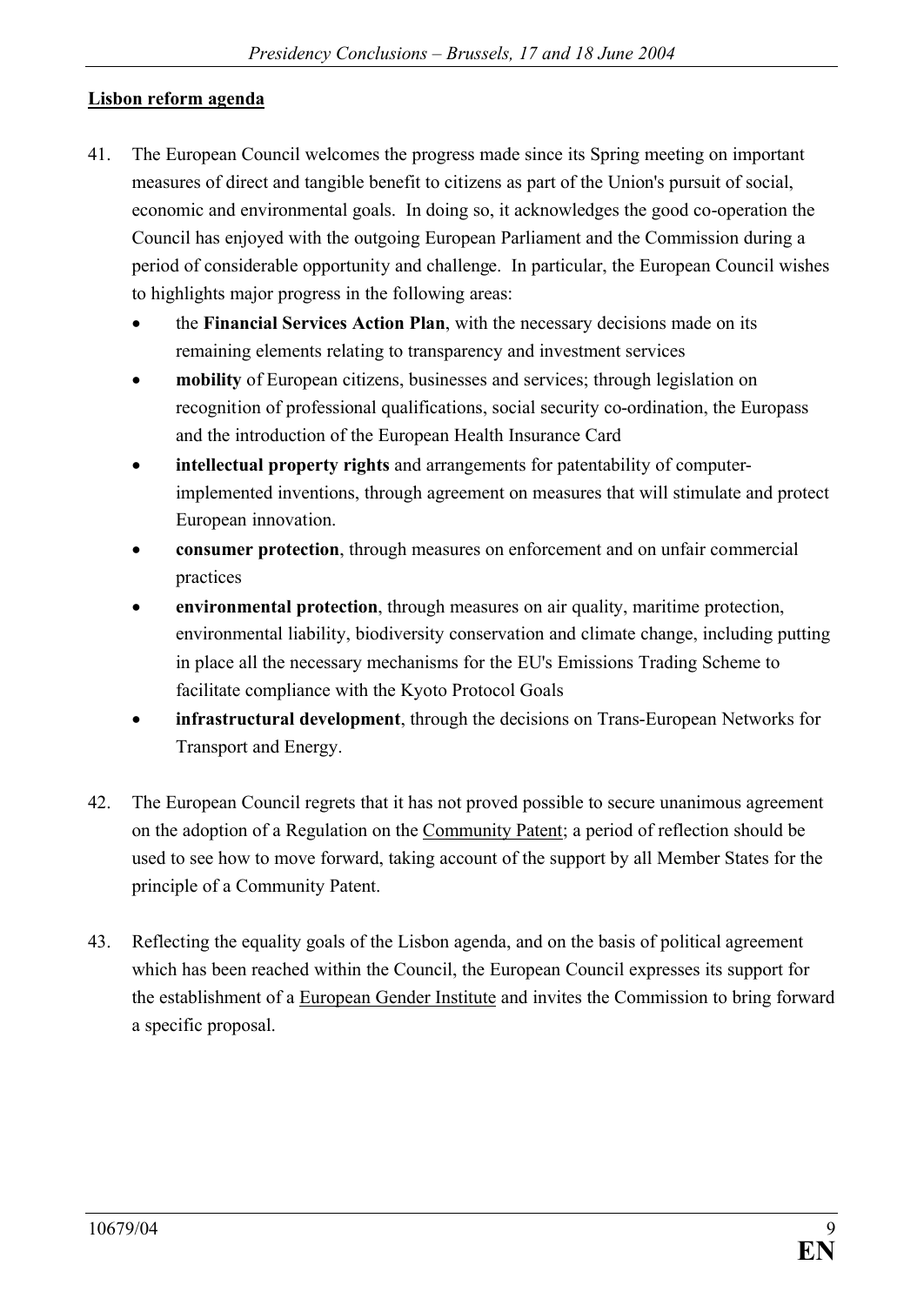- 44. The European Council reiterates its call to the Council and the Member States for further efforts to close the delivery gap in the implementation of the Lisbon Strategy.
- 45. In light of the good initial work carried out on proposals and initiatives that will further contribute to sustainable growth and development, the European Council urges that work proceed quickly, inter alia on the following:
	- all necessary arrangements to ensure **better regulation** in the European Union
	- improvements in the area of **corporate governance**
	- the proposed framework Directive on **services**
	- consideration of the White Paper on **services of general interest**
	- the REACH proposal regarding **chemicals**
	- encouragement for the **mobility of researchers**, as an example of practical action to further stimulate innovation
	- the review of the **Sustainable Development Strategy**
	- further work on **emission reduction strategies** in the context of climate change, and on the promotion **of environmental technologies**
	- the implementation of the appropriate measures to reach the agreed target of halting the decline of **biodiversity** by 2010
	- examination of the Commission Communication on the Strategy for the **Outermost Regions.**
- 46. In the run up to the mid-term review of the Lisbon Strategy, the European Council looks forward to the report of the High-level Group to be presented to the Commission by 1 November 2004.

## **V. NORTHERN IRELAND PEACE PROCESS**

47. The European Council takes note of the current difficulties in the peace process in Northern Ireland and supports the efforts of the two governments in seeking to re-establish the devolved institutions. In order to support these efforts, the European Council calls on the Commission to examine the possibility of aligning interventions under the PEACE II programme and the International Fund for Ireland with those of the other programmes under the Structural Funds that come to an end in 2006, including the implications in financial terms.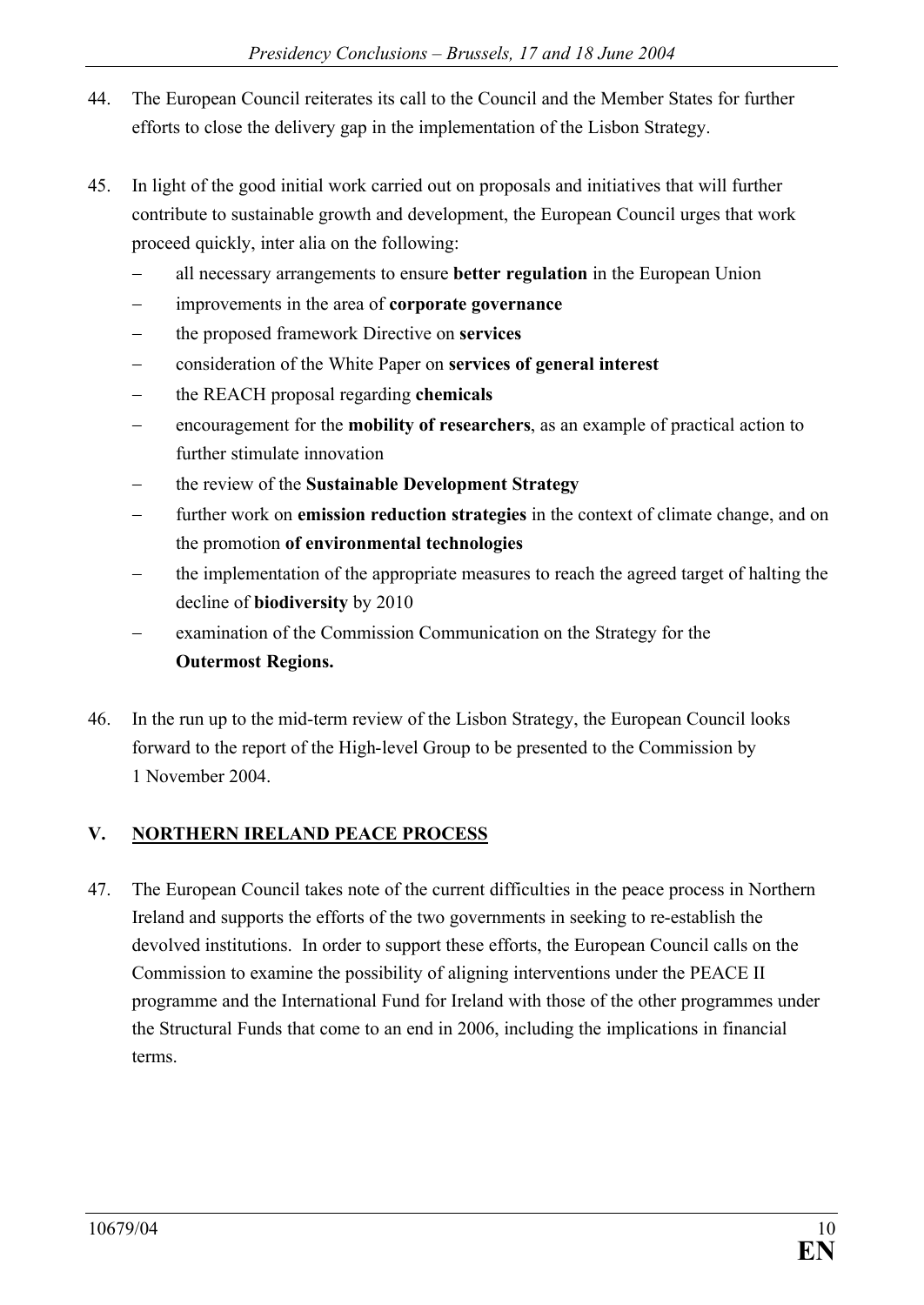#### **VI. EXTERNAL RELATIONS/CFSP/ESDP**

#### **European Security Strategy**

- 48. The European Council reiterates that the European Security Strategy adopted at the European Council in December 2003 provides a key framework for policy formulation. Follow-up has been taken forward over the past six months, including in the four areas identified for initial work (effective multilateralism with the UN at its core; the fight against terrorism; a strategy towards the region of the Middle East and a comprehensive policy towards Bosnia-Herzegovina). The European Council asked the incoming Presidency in cooperation with the SG/HR and the Commission to continue this work.
- 49. The European Council particularly welcomes the focus on effective multilateralism, with transmission of the EU's contribution to the UN Secretary General's High Level Panel on Threats, Challenges and Change in support of a strengthened UN; work undertaken to implement the EU-UN Joint Declaration on Co-operation in Crisis Management of 24 September 2003; and joint commitments on support for effective multilateralism made with key regional partners. It also looks forward to the proposals to be submitted by the SG/HR and the Commission on concrete steps designed to promote the development of a rules-based international order.
- 50. The European Council welcomes the approval by Council of basic principles on the use of restrictive measures (sanctions), in the context of the further development of a policy framework for more effective multilateralism in line with the European Security Strategy.
- 51. The European Council adopted a comprehensive policy towards Bosnia and Herzegovina, setting out practical arrangements to enhance the coherence and effectiveness of the EU's engagement in support of the European perspective of the country.
- 52. The remaining two areas the fight against terrorism; and a strategy towards the region of the Middle East – are addressed elsewhere in these Conclusions.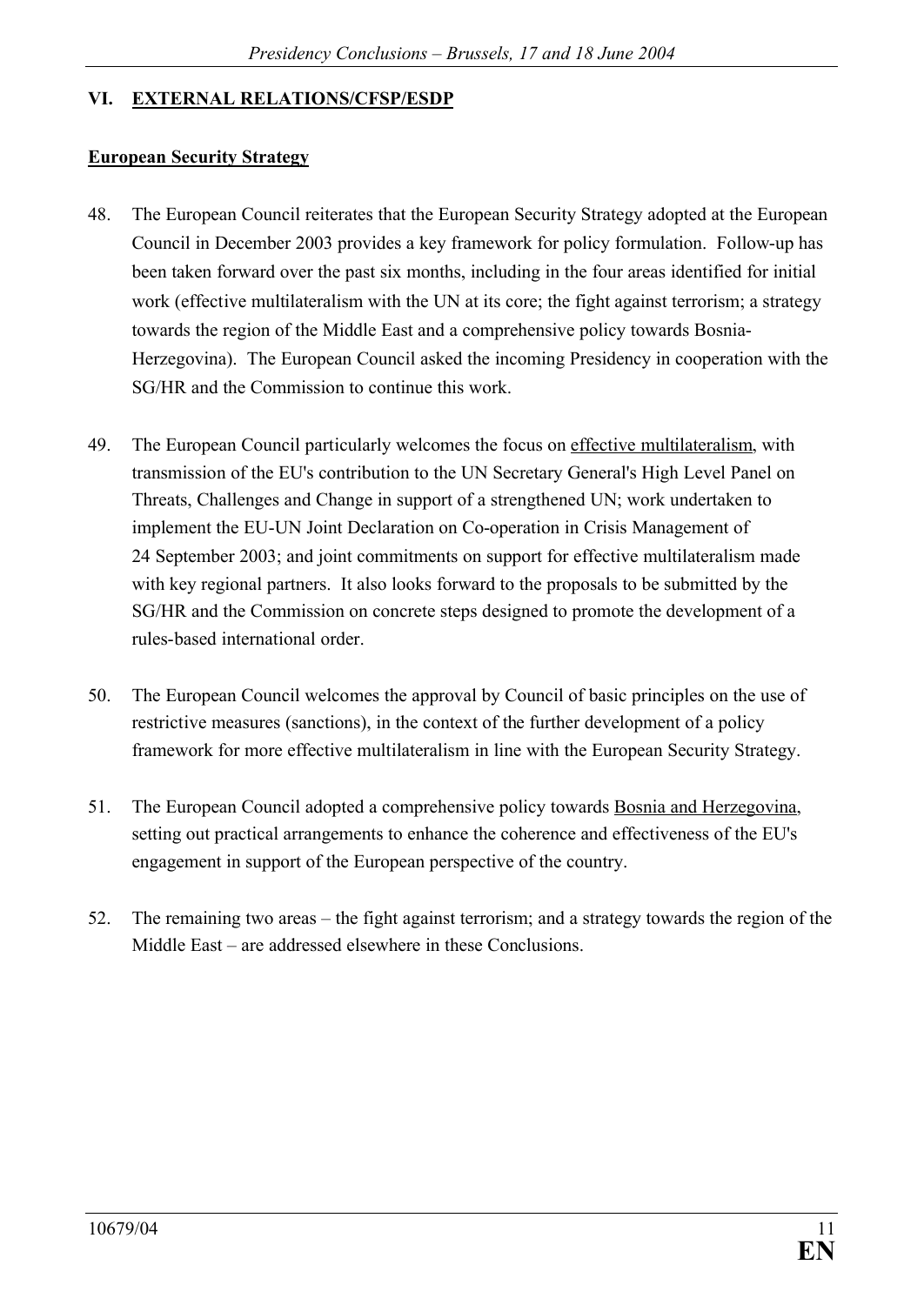### **Fighting poverty and HIV/AIDS**

- 53. The Union must continue to strengthen its leadership role in the fight against global poverty. The European Council expresses its concern at the faltering progress towards the achievement of the Millennium Development Goals, especially in Africa. It reiterates that the EU will intensify its efforts to fulfil the commitments undertaken in Monterrey, including through the exploration of innovative sources of financing, and will strongly support UN attempts to accelerate progress towards the achievement of the Goals.
- 54. The European Council again draws attention to the continuing ravages of HIV/AIDS in many of the world's poorest countries: despite some progress, the pandemic is rolling back decades of development effort in Africa and is also spreading at an alarming rate in some other areas. Sustained efforts by the EU and other international partners are essential. The European Council calls for vigorous follow up by the Union and relevant regional bodies on the outcome of the Ministerial Conference on HIV/AIDS in Europe and Central Asia hosted by the Presidency in Dublin on 23/24 February.

#### **Addressing Policy Challenges**

- 55. The Union is taking significant steps to meet a range of key policy challenges. The European Council endorses the Presidency report on EU activities in the framework of conflict prevention; incoming Presidencies are invited to build on the substantial progress made so as to make the Union more coherent, capable and active in this area. In the human rights area, the European Council welcomes the adoption of EU Guidelines on Human Rights Defenders and the adoption of a strategy for implementation of the EU Guidelines on Children and Armed Conflict.
- 56. The European Council also reaffirms its commitment to use all instruments at its disposal in the fight against proliferation of weapons of mass destruction and their means of delivery; it endorses the report on the implementation of the EU Strategy on Proliferation of WMD and adopted a Declaration on Criminal Sanctions in WMD-related materials.

## **A More Active and Capable European Union**

57. The European Council endorses the Presidency progress report on ESDP, which includes the mandate for the incoming Presidency.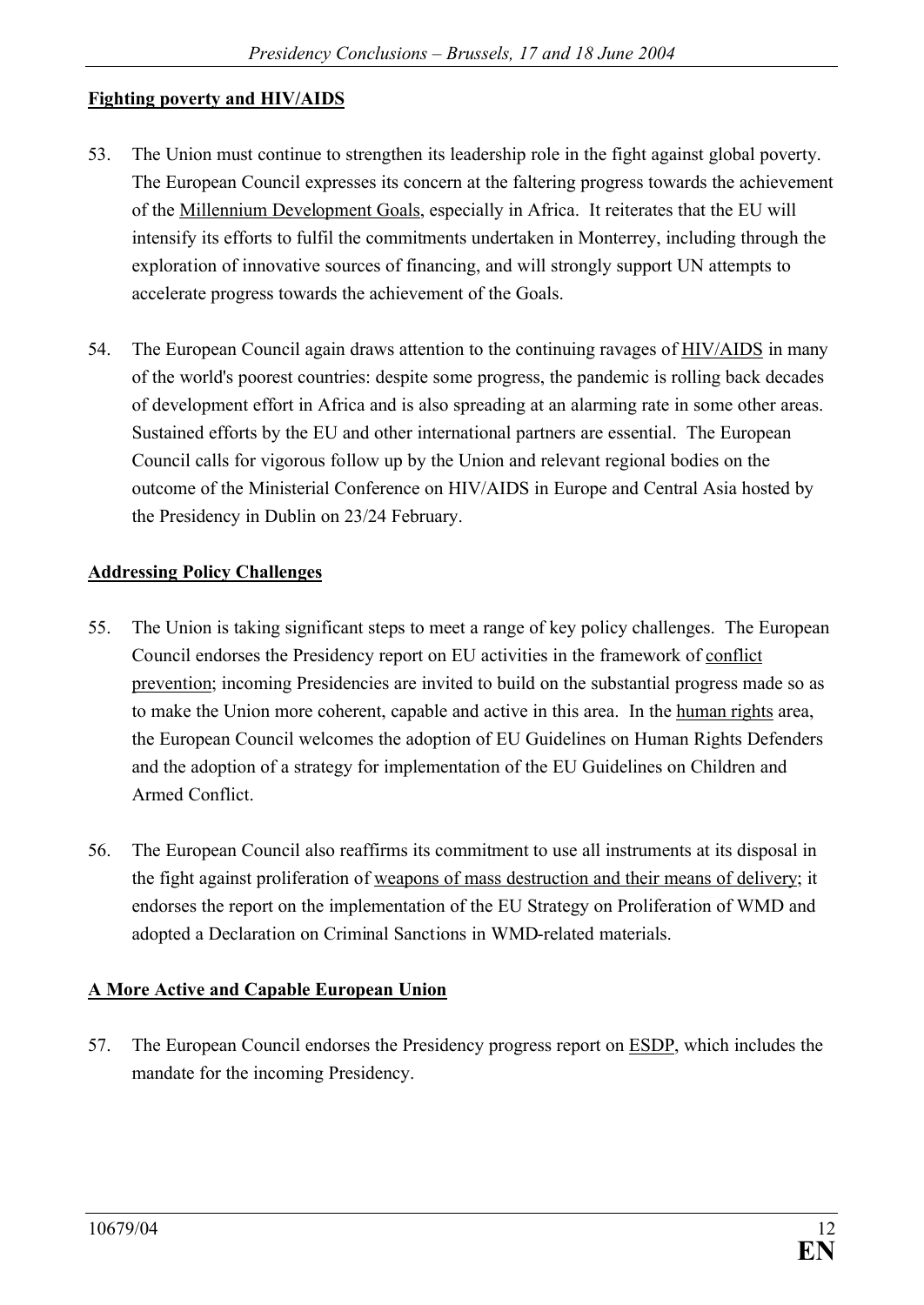- 58. It welcomes the substantial progress on preparations for an ESDP mission in follow on to SFOR in Bosnia and Herzegovina. It requests the incoming Presidency and the SG/HR to take forward the operational planning for the ESDP mission, should NATO decide to terminate SFOR at its forthcoming summit meeting in Istanbul. This is also a practical example of the strategic partnership in crisis management with NATO.
- 59. The European Council notes the successful conduct of the two ongoing ESDP missions the EU Police Mission in Bosnia and Herzegovina and Operation Proxima in the Former Yugoslav Republic of Macedonia. It also welcomes progress being made towards deployment of the first EU Rule of Law mission under ESDP which is to commence shortly in Georgia.
- 60. Concrete progress is being achieved towards enhancing EU capabilities. The European Council endorses the Headline Goal 2010. The European Council also endorses the Action Plan for Civilian Crisis Management and welcomes the steps taken to further improve EU capacity to undertake military rapid response operations for crisis management. It also endorses the elaboration of modalities under which the EU could provide military capabilities in support of the United Nations. The incoming Presidency and the Secretary General/High Representative are invited to continue contacts with the UN on this issue.
- 61. The European Council welcomes the agreement on the Joint Action providing for the establishment of the European Defence Agency.
- 62. The European Council welcomes the important progress made on "European Defence: NATO/EU consultation, planning and operations" as set out in the Conclusions it has adopted in the Annex and agrees to take the work forward as outlined. It emphasises the importance of these measures coming into force as soon as possible and of the necessary resources being provided as a matter of priority, thus enabling the new ESDP facilities to begin their work according to the agreed timetable.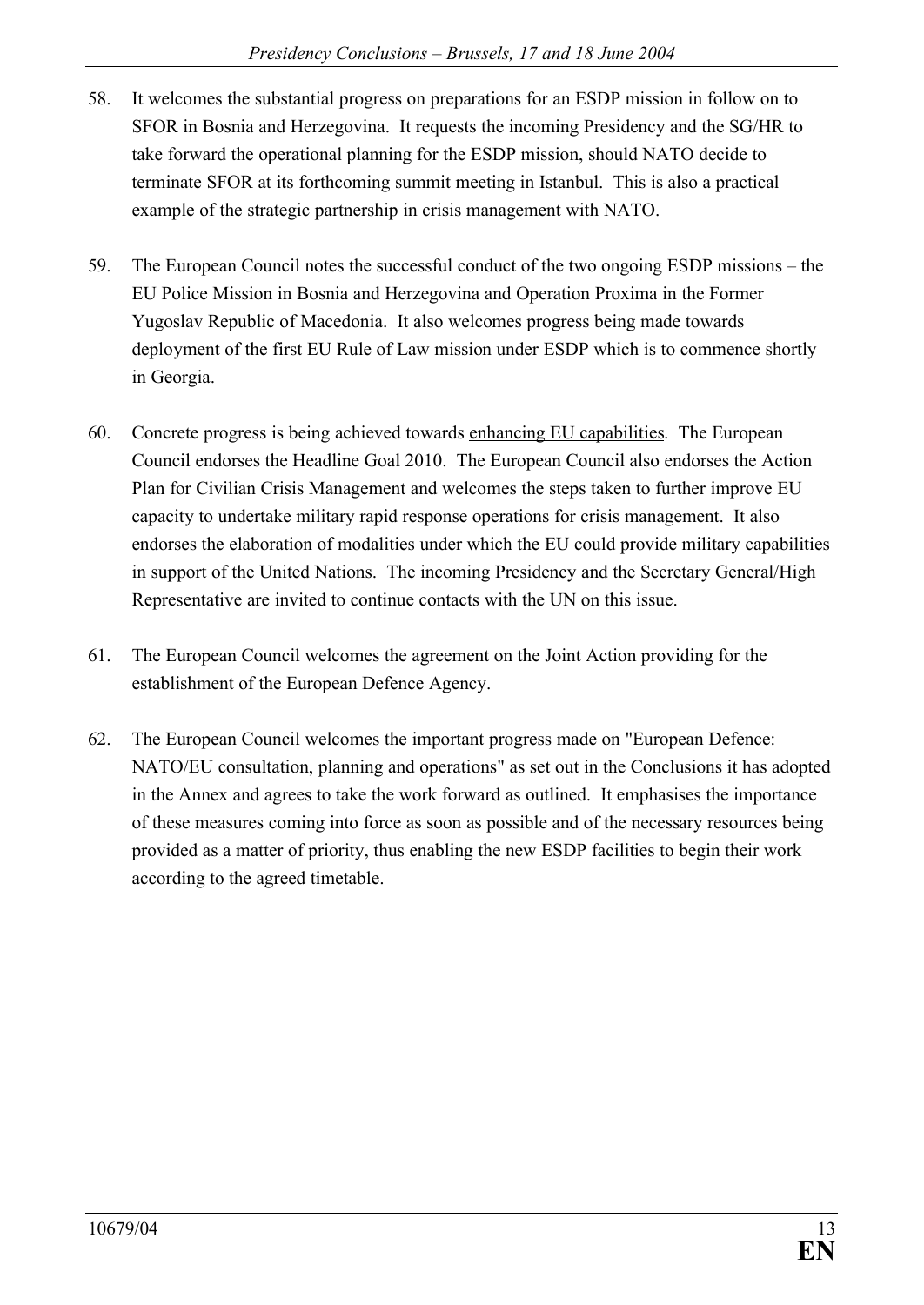## **Establishing new Partnership Initiatives**

## *European Neighbourhood Policy*

- 63. The European Council welcomes the Commission's proposals for a European Neighbourhood Policy (ENP) and endorses the GAERC Conclusions of 14 June. Enlargement has brought the Union closer to its neighbours to the east and to the south. The European Council reiterates the importance it attaches to strengthening co-operation with these neighbours, on the basis of partnership and joint ownership and building on shared values of democracy and respect for human rights.
- 64. The European Council welcomes enhanced dialogue with all ENP partners, east and south. It notes that the forthcoming Summit on 8 July will provide an opportunity to take stock of EU Ukraine relations. It also welcomes the inclusion of Armenia, Azerbaijan and Georgia in the ENP. This gives the EU another important instrument to promote progress on the wider reform agenda in each of these countries. In this context, the European Council welcomes the very positive outcome of the international Donors Conference for Georgia held in Brussels on 16 June. It will also be possible to extend the full benefits of the ENP to Belarus when that country has established a democratic form of government, following free and fair elections; strengthened support for civil society in Belarus will help to build a more democratic, stable and prosperous country.
- 65. The European Council agrees that ENP action plans be developed with all Euro-Mediterranean partners that have association agreements in force. It invites the Council and the Commission to take the work forward. It notes that the Commission, with the contribution of the High Representative where appropriate, will present by July proposals for a first series of action plans with countries in the east and south, which have been prepared in consultation with the partner countries, for consideration by the Council.

## *Strategic Partnership with the Mediterranean and the Middle East*

66. The European Council endorsed the Report of the Presidency, SG/HR and Commission on the EU's Strategic Partnership with the Mediterranean and the Middle East, which will establish a consistent basis for the EU's policies towards the countries concerned by setting out general principles and objectives.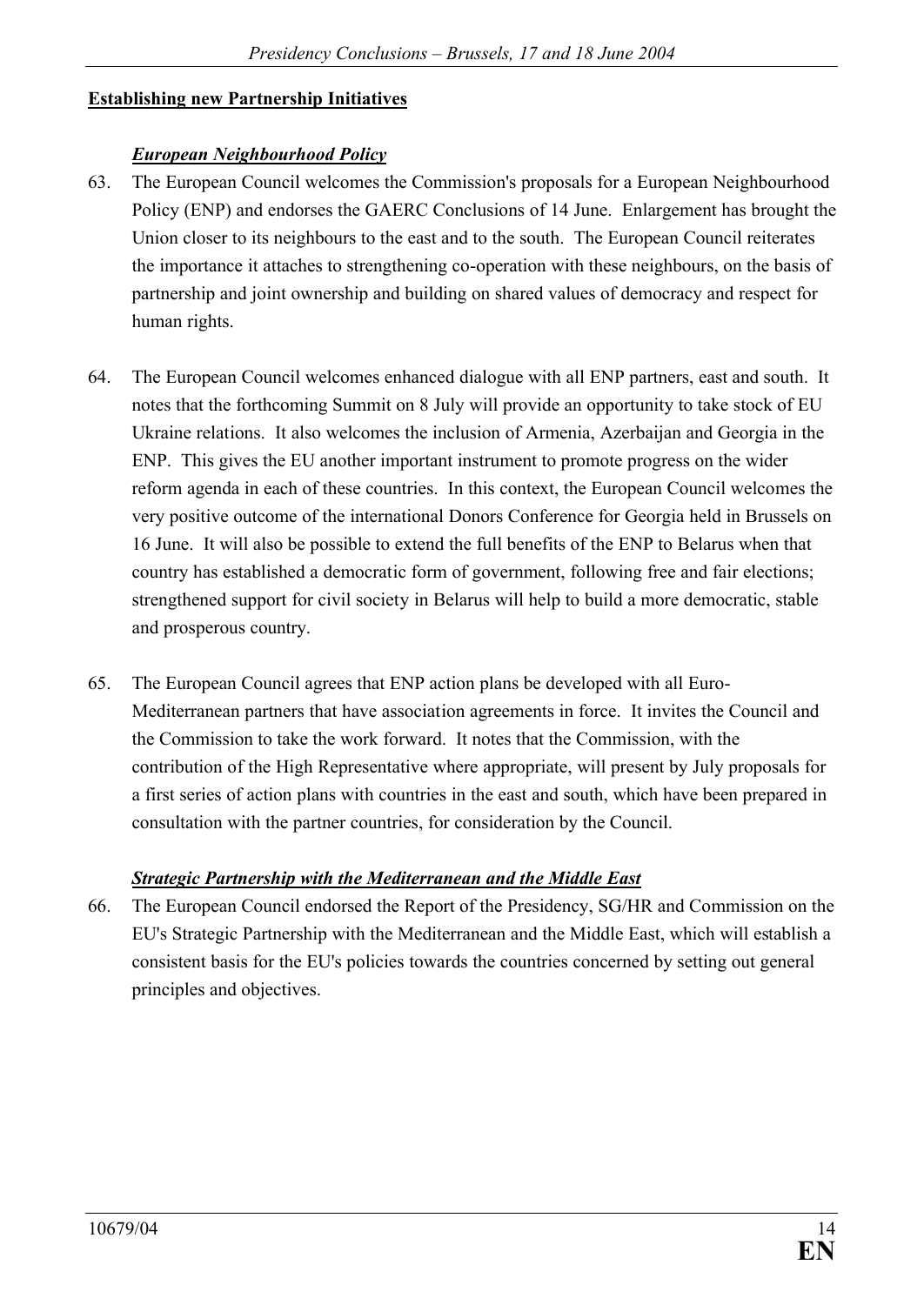- 67. The objective of this Strategic Partnership is to promote the development of a common zone of peace, prosperity and progress in the Mediterranean and the Middle East. It sets out a concrete policy agenda under which, through partnership and dialogue, and recognising diversities, the Union will seek to:
	- Promote political reform, good governance, democracy and human rights;
	- · Stimulate trade and economic cooperation, economic liberalisation and people to people contacts;
	- Promote conflict prevention and resolution in the Mediterranean and the Middle East and measures to combat terrorism, proliferation of weapons of mass destruction and illegal immigration.
- 68. The European Union reiterates its view that it will not be possible to fully build a common zone of peace, prosperity and progress unless a just and lasting settlement of the Arab-Israeli conflict is found. However, progress on the resolution of the conflict cannot be a precondition for confronting the urgent reform challenges facing our partners in the Mediterranean and the Middle East, nor vice versa.
- 69. The European Council recognises that the challenges identified cannot be addressed by maintaining the status quo. It welcomes the fact that this understanding is shared by the countries of the Mediterranean and the Middle East. Their commitment to reform has been expressed both in their consultations with the Union and through public statements, in particular the Tunis Declaration of the Arab League Summit of 22/23 May 2004 as well as the earlier Alexandria and Sana'a Declarations.
- 70. The European Union will pursue these goals with its partners primarily through existing structures and arrangements. The Euro-Mediterranean Partnership and the European Neighbourhood Policy will remain the cornerstone of the Union's framework for relations with the Mediterranean countries. The EU will also strengthen relations with members of the Gulf Cooperation Council and other countries of the Middle East. It will ensure that regional and bilateral assistance programmes under these instruments and frameworks reflect and contribute to the achievement of the objectives outlined above.
- 71. The European Council reaffirms the readiness of the EU to work with the US and other partners in cooperating with the countries concerned. It looks forward to reviewing the Middle East Peace Process and exploring the possibilities for coordinating our respective efforts to assist the reform process at the coming EU-US Summit on 26 June 2004.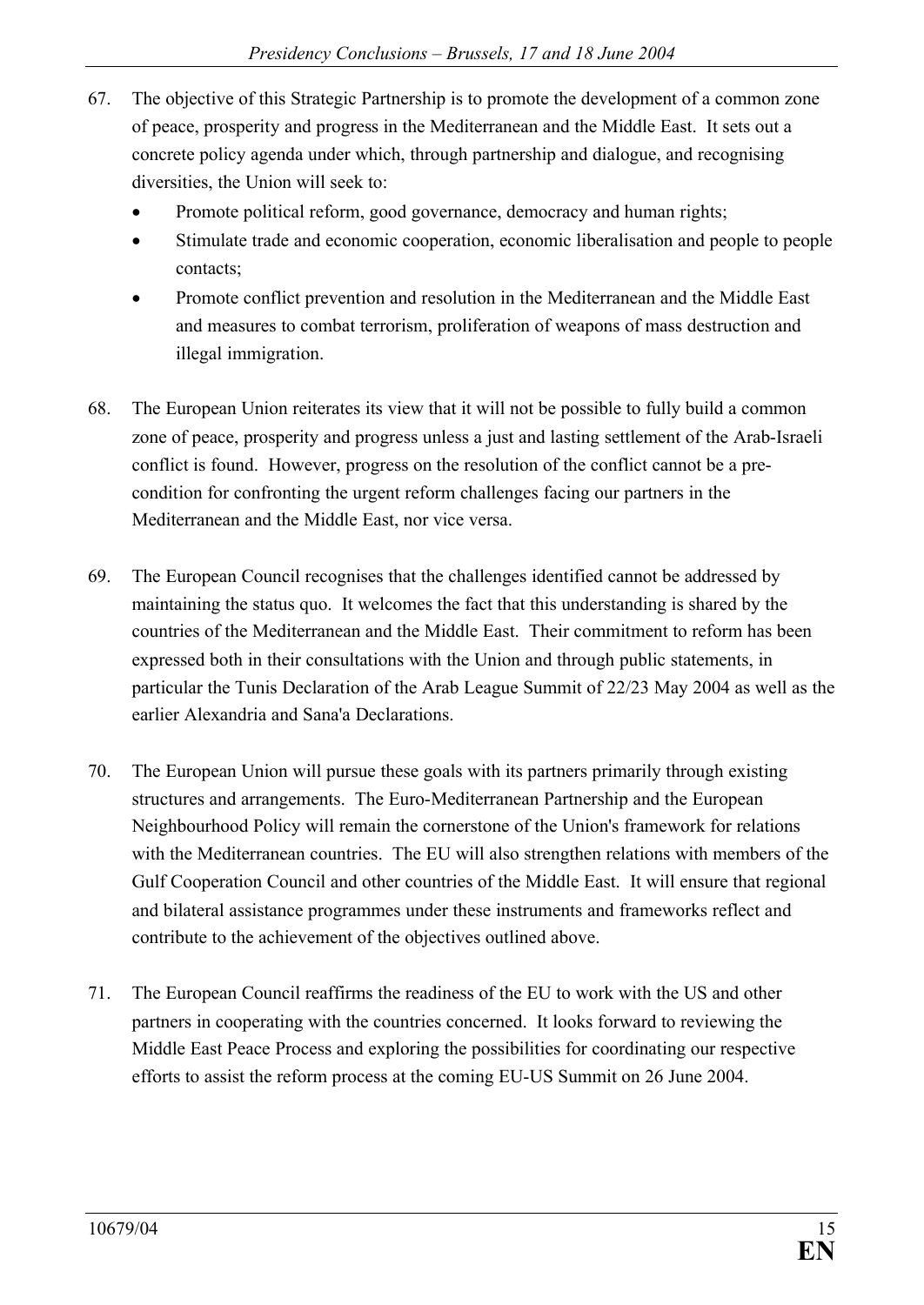72. The European Council will monitor development under the Strategic Partnership, and will review its progress and future direction in June 2005.

## **Working with Strategic Partners**

- 73. The Union is continuing to develop its relationship with key strategic partners through productive co-operation across a range of issues as well as through Summit meetings. The European Council expresses its confidence that the strength, depth and significance of the EU-US relationship will be demonstrated in a successful EU-US Summit on 26 June; the relationship is also being reinforced through enhanced economic partnership and intensified business dialogue. Substantial progress has been made over the recent period in EU-Canada relations, particularly at the Summit in Ottawa on 18 March. The continuing importance of the EU-Japan relationship will be marked at the EU-Japan Summit on 22 June.
- 74. The European Council welcomes the outcome of the EU-Russia Summit on 21 May, including the agreement reached in relation to preparations for Russia's accession to the WTO. The Summit followed extension of the Partnership and Co-operation Agreement to the enlarged Union; the EU now looks forward to ratification without delay of the PCA Protocol. It also welcomes the Russian government's commitment to early signature and ratification of agreements on Russia's borders with Estonia and Latvia. The European Council emphasises that a full agenda lies ahead with our Russian partners, including the priority of developing the four "common spaces". Environmental cooperation in the Baltic sea region will form an important part of this agenda. Reiterating its call for early ratification by Russia of the Kyoto Protocol, and following President Putin's commitment to speed up movement towards ratification, the European Council invites the Commission to engage with the Russian authorities on the benefits which ratification will bring within Russia as well as more widely.
- 75. The European Council reiterates its commitment to pursue its strategic partnership with China and to develop a strategic relationship with India, based on shared understanding and dialogue. The European Council invites the Council to continue its consideration of the arms embargo in the context of the EU's overall relations with China.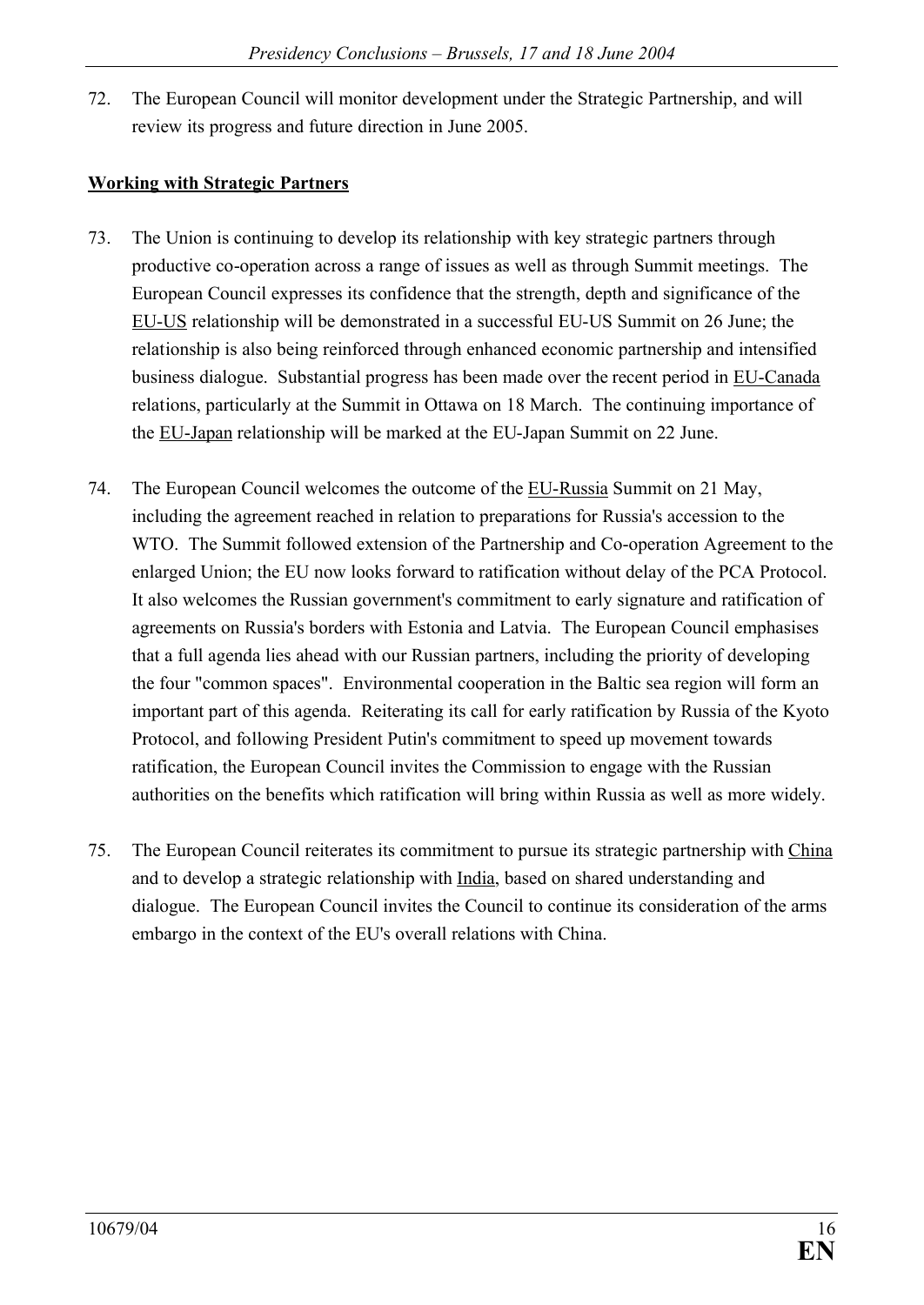#### **Regional Relationships**

- 76. The European Council reaffirms its commitment to deepen the dialogue with regional partners. It welcomes recent progress in the EU-Africa dialogue, including the productive outcome to the Ministerial Troika in Dublin on 1 April, and encourages further efforts to develop and upgrade this dialogue. The new spirit of self-help exemplified by NEPAD provides a real impetus. The European Council commends the progress made by the African Union, particularly the establishment of a continental architecture for peace and security, and will develop its cooperation with the African Union and subregional organisations. The successful launching of the African Peace Facility, as well as work within the ESDP framework, establishes a basis for closer and more effective co-operation between the EU and Africa in the vitally important area of conflict management and prevention
- 77. The European Council also welcomes the reinforcing of the EU-Latin America and Caribbean relationship at the Summit in Guadalajara, Mexico on 28/29 May and underlines its commitment to fully developing the potential of this relationship. Building on the outcome of the Guadalajara Summit, the Union will begin to work towards the next Summit in Vienna in 2006.

#### **Specific situations of concern**

78. The European Council considered a number of specific situations of concern. It adopted Conclusions on Iraq and on the Middle East Peace Process as attached.

#### *Sudan/Darfur*

79. The European Council emphasises its deep concern at the continued humanitarian crisis and large scale human rights violations in Darfur. It calls on the Government of Sudan to do its utmost to ensure humanitarian access, the protection and security of civilians and humanitarian workers, and to disarm the militias. It welcomes the N'djamena ceasefire agreement of 8 April 2004 and urges the parties to conclude a political agreement as soon as possible. It commends the efforts by the African Union (AU) to implement the ceasefire monitoring mechanism in the Darfur region and confirms the EU's involvement in, and financial support to this mission.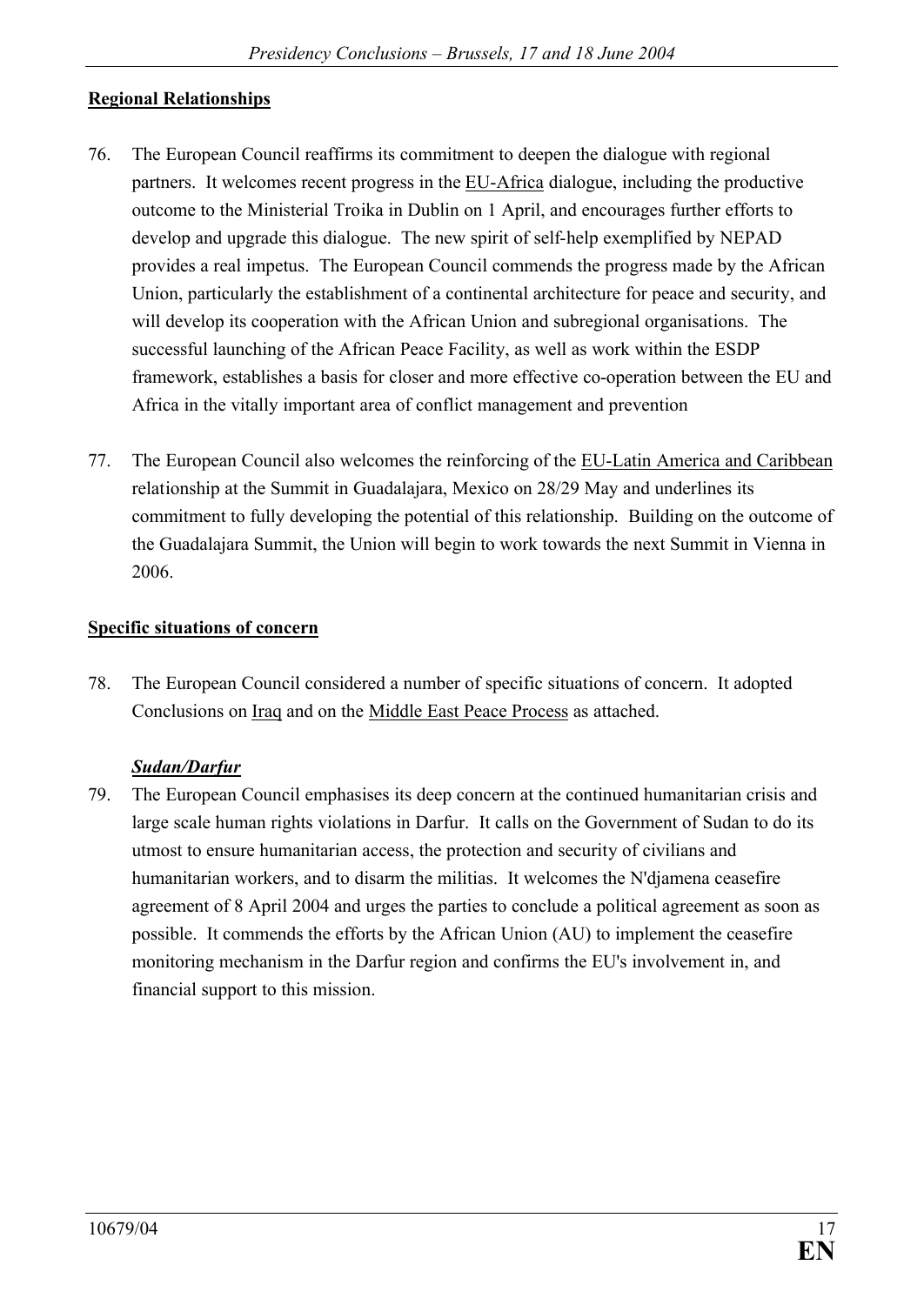## *Democratic Republic of Congo*

80. The European Council expresses its deep concern at the recent events in the Eastern Congo, which could jeopardise the transition process. It calls upon the Congolese leadership to fully assume its responsibility in carrying out the transition agenda and reiterates that rapid disarmament, demobilisation and reintegration of ex-combatants as well as the establishment of a unified, integrated army and police are critical factors for its success. It reiterates its support to the UN operation in the DRC. The European Council calls upon all neighbouring countries, in particular Rwanda, to do all in their power to support the peace process in the DRC and to co-operate both bilaterally and multilaterally in fields of mutual benefit. The EU stands ready to assist these countries in these efforts.

#### *Iran*

81. The European Council stresses the Union's desire to move towards a closer relationship with Iran, on the basis of action by Iran to address the EU's concerns regarding Iran's nuclear programme, the fight against terrorism, human rights, and Iran's approach to the Middle East Peace Process. It notes the ongoing work of the IAEA in Iran and urges full cooperation with the Agency in a spirit of full transparency in relation to its nuclear programme, with a view to solving all outstanding questions. The European Union will continue discussion in light of IAEA Director-General El-Baradei's recent report and the outcome of the IAEA Board of Governors meeting currently taking place in Vienna.

#### **Appointment of the Special Representative of the UN Secretary General for Kosovo**

82. The European Council welcomes the announcement by the UN Secretary General that he intends to appoint Mr Soren Jessen Petersen as his Special Representative for Kosovo and head of UNMIK. The EU will work closely with the new SRSG and will strongly support his efforts to ensure a truly multi-ethnic Kosovo based on the implementation of Security Council Resolution 1244.

\*\*\*\*\*\*\*\*\*\*\*\*\*\*\*\*\*\*\*\*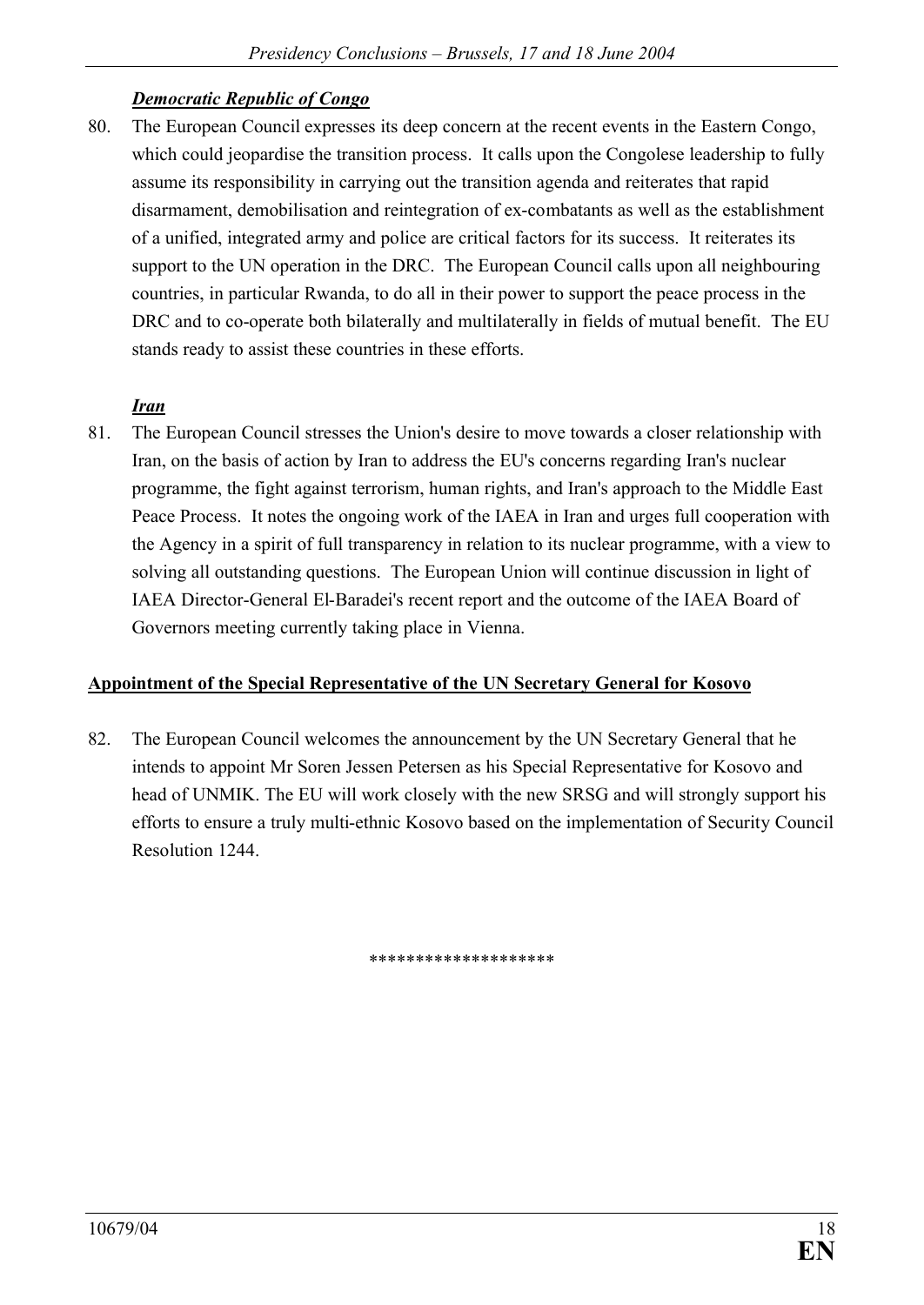# **EUROPEAN COUNCIL 17/18 JUNE**

## **PRESIDENTIAL ELECTION IN SERBIA**

On 1 May, the European Union celebrated the accession of ten new Member States and the end of the tragic post-war division of Europe. The European Council reaffirms the clear commitment of the Thessaloniki Agenda that the future of Serbia and Montenegro and the other countries of the Western Balkans rests in the European Union.

The European Union emphasises that the presidential elections in Serbia on 27 June represent a crucial moment for Serbia, for the state union of Serbia and Montenegro and for the development of their relations with the European Union. The European Council encourages the people of Serbia to exercise their democratic right to vote and in doing so, to ensure that Serbia moves decisively away from the isolation of the past and towards European integration through democracy, reform, regional cooperation and respect for human rights, the rule of law and international obligations. The European Union wants to work with Serbian leaders in the spirit of European integration and on the basis of a shared commitment to European values.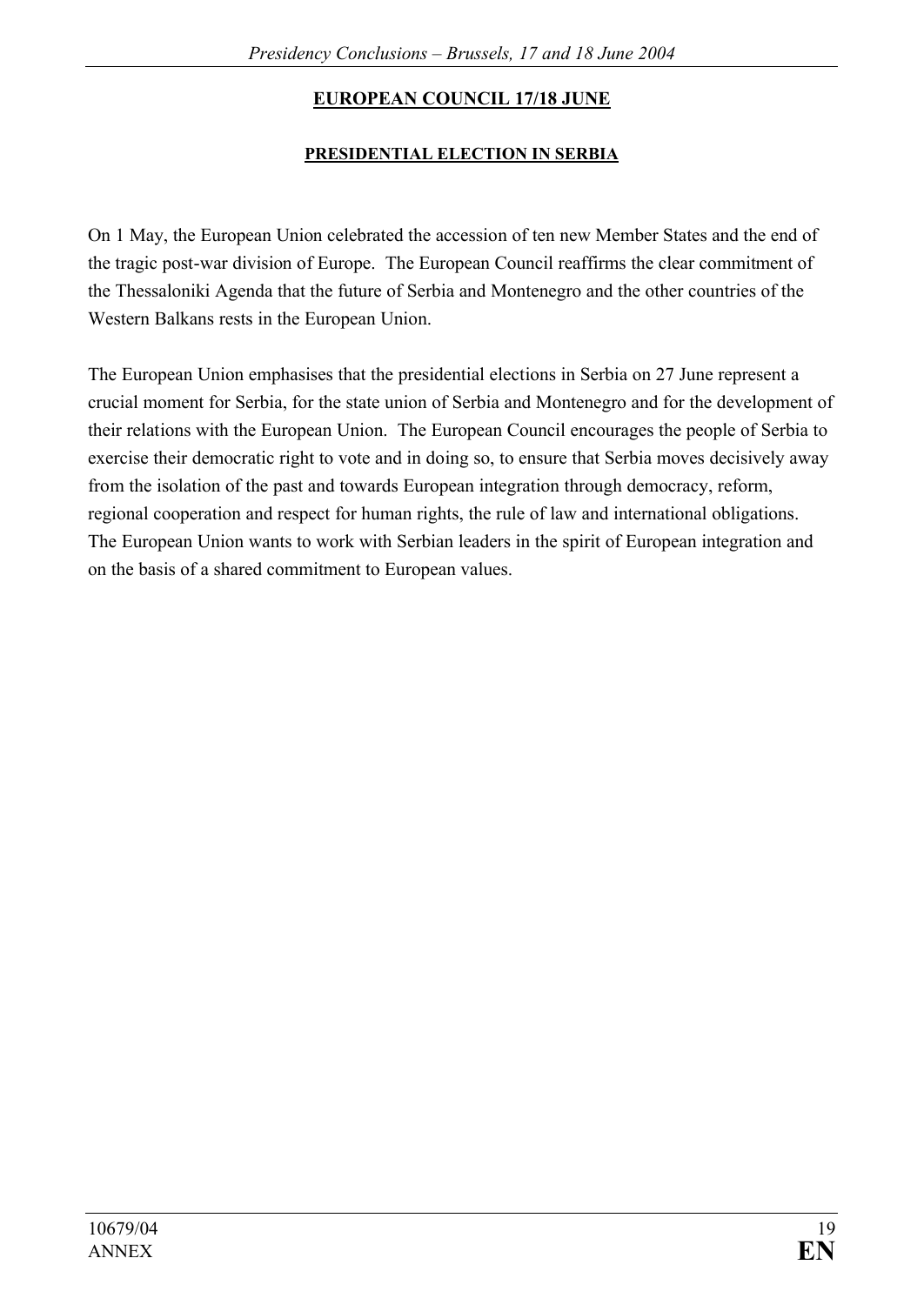## **EUROPEAN COUNCIL 17/18 JUNE**

#### **EUROPEAN DEFENCE: NATO/EU CONSULTATION, PLANNING AND OPERATIONS**

The European Council welcomed the report (doc no 10596/04 of 15 June 2004) by the Secretary-General/High Representative on the progress so far in taking forward the proposals in the document "European defence: NATO/EU consultation, planning and operations", which was welcomed by the European Council in Brussels in December 2003. The European Council reaffirmed the importance of these measures coming into force as soon as possible and of the necessary resources being provided as a matter of priority.

The European Council agreed to take forward work on the establishment of a civilian/military cell within the EU Military Staff, as set out in the abovementioned report, and agreed that the cell should begin its work at the latest by the end of this year.

The European Council agreed to take forward work on the establishment of a small EU cell at SHAPE and NATO liaison arrangements with the EUMS, as set out in the abovementioned report, and invited the SG/HR to contact the NATO Secretary-General with the aim of securing early agreement, entering into force by the end of this year.

The European Council agreed to take forward work on establishing an operations centre. The European Council agreed that the ability rapidly to set up an operations centre should be available by 1 January 2006 at the latest. The European Council reaffirmed the importance of the parameters for this capacity set out in the Presidency paper endorsed by the December 2003 European Council, in particular that this will not be a standing HQ, that the main option for autonomous military operations remains national HQs and that a decision to draw on the collective capacity of the EUMS would be taken, upon the advice of the Military Committee, in particular where a joint civil/military response is required and where no national HQ is identified. In this context, and thus taking into account the capabilities and other specificities which arise from this not being a standing HQ, the European Council agreed that the objective should be for an operations centre to be able to plan and conduct operations, within the spectrum of tasks envisaged in the Treaty, on the scale of operation Artemis. The European Council invited the SG/HR to provide a detailed proposal to that effect, as the basis for further discussion in the PSC, on advice from the EUMC and Civcom. It recalled that, in the light of lessons learned, further developments of the scope or nature of this capacity could be examined and that this would require further decision by the Council.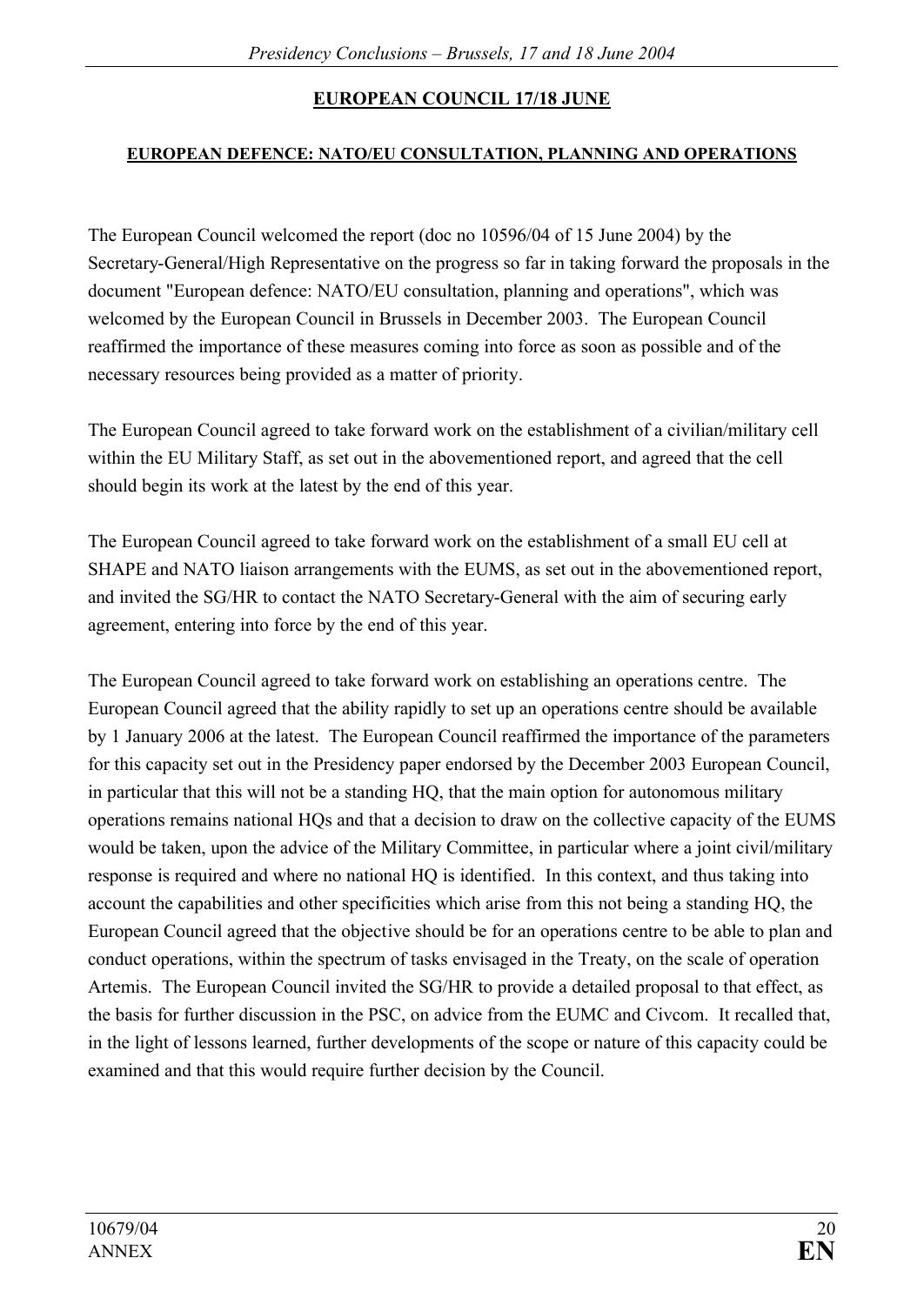The European Council emphasised the need to exploit fully the synergies between these new ESDP facilities and existing Council structures. In that context, the European Council welcomed the understanding that the civ/mil cell and facilities for an operations centre should be located in the same building as the main structures of the EUMS, as well as, to the maximum extent possible, with the pol-mil structures of DGE.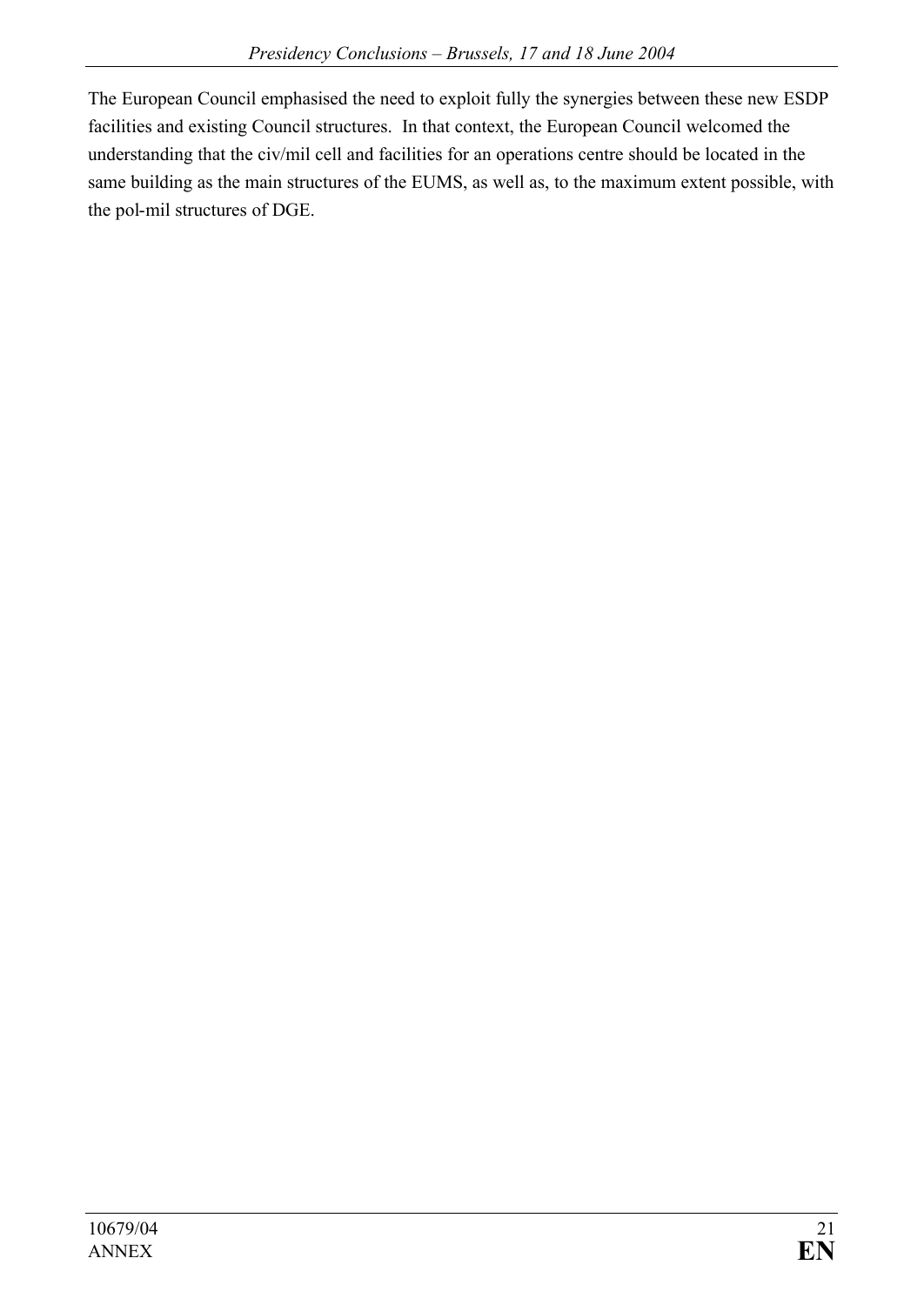# **EUROPEAN COUNCIL 17/18 JUNE**

## **IRAQ**

The EU affirms its objective of a secure, stable, unified, prosperous and democratic Iraq that will make a positive contribution to the stability of the region; an Iraq that will work constructively with its neighbours and with the international community to meet shared challenges. It agrees that the EU as a whole should work in partnership with the Iraqi Interim Government and the Iraqi people, with the aim of realising these objectives.

Against this background, the European Council looks forward to the restoration of Iraqi sovereignty by 30 June 2004 and welcomes the formation, with the help of the UN, of a fully sovereign Iraqi Interim Government which will assume full authority from that day, upon the end of the occupation and the dissolution of the Coalition Provisional Authority.

In this context, the European Council welcomes the unanimous adoption of UNSCR 1546, which provides the Iraqis with international support so they can freely determine their political future and rebuild their country, and mandates the UN to play, as circumstances permit, a leading role in the political transition.

The European Council welcomes the new Iraqi Prime Minister's commitment to strengthening national unity, and underlines the importance of the forthcoming National Conference as a further way of increasing political representativeness in Iraqi political institutions before the holding of elections by January 2005.

The European Council welcomes the prospect of the elections to the Transitional National Assembly by January 2005 as a major step towards the establishment of a democratic Iraq. In this regard, the European Council welcomes the formation of the Independent Electoral Commission for Iraq, and the UN's leading role in advising the Iraqi Interim Government on the electoral process.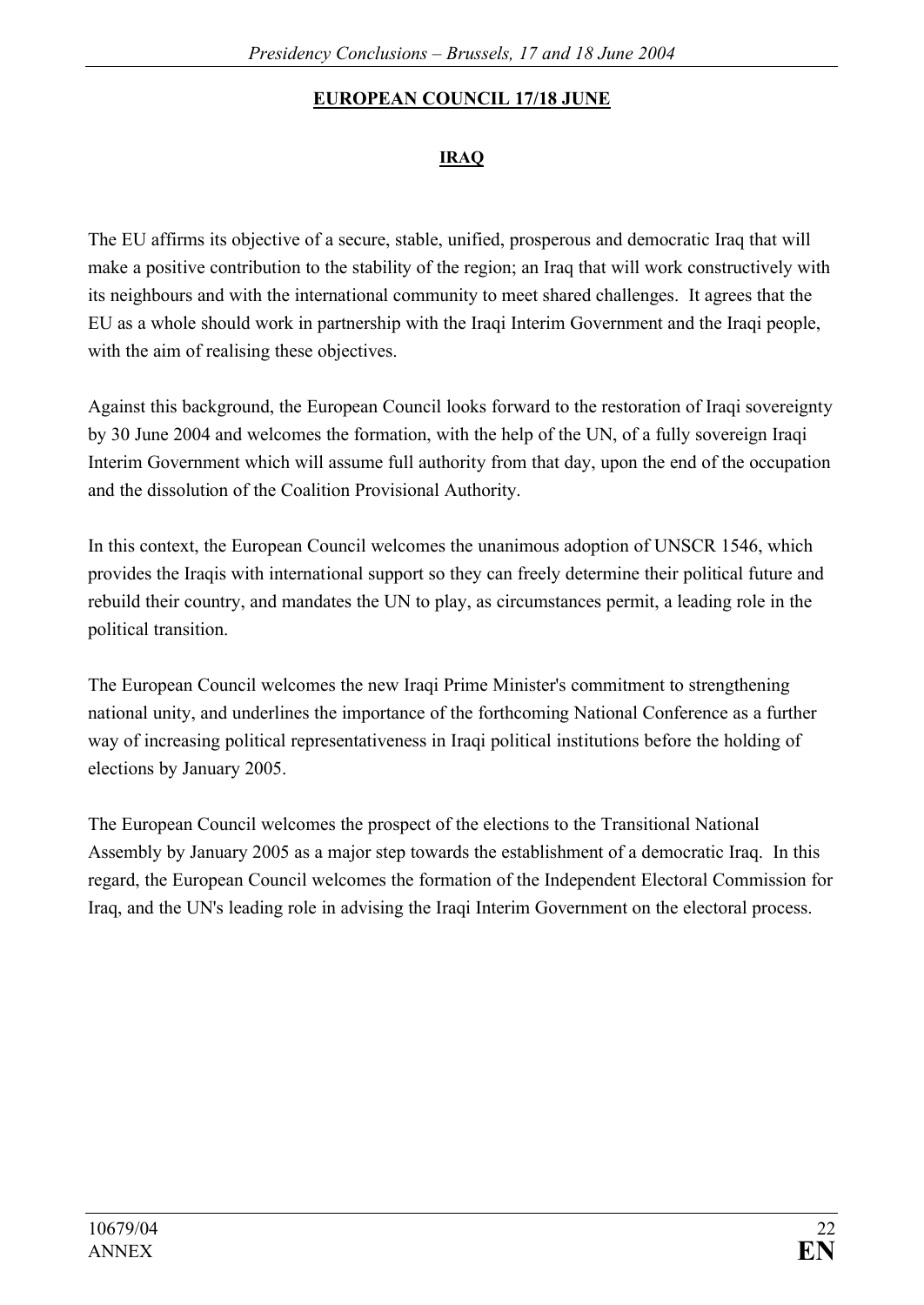The European Council endorses the Commission Communication "The EU and Iraq - A Framework for Engagement" and the High Representative and Commission's letter setting out further areas for engagement. The European Council requests that the GAERC in July consider the specific recommendations of the Commission and High Representative and agree appropriate first steps to be taken. These steps could include:

- continued provision of technical, economic and reconstruction assistance;
- establishing close engagement with UN teams, including on preparations for elections;
- enhancing the representation of the EU in Iraq, as circumstances permit;
- beginning a process of political dialogue;
- using the EU's dialogue with Iraq's neighbours to encourage positive engagement and regional support for the political and reconstruction process in Iraq.

To take this forward, the Council is invited to hold a Troika meeting with the new Iraqi Government as soon as possible, and to invite the Iraqi Prime Minister to address the Council.

The European Council will examine progress on engagement with Iraq at the November 2004 European Council.

The European Council welcomes the possibility of an international meeting to support the Iraqi political transition and Iraqi recovery, to the benefit of the Iraqi people and in the interest of stability in the region.

Referring to the report of the UN High Commissioner for Human Rights on the present situation of human rights in Iraq, the European Council emphasises the importance of the effective protection and promotion of human rights and encouraged the new Iraqi Government to take appropriate action.

The European Council reiterates its condemnation of terrorist attacks, which have been the cause of so much death and destruction. It also condemns the taking of hostages and the murders which have been committed. The European Council regrets that the campaign of terrorist violence in Iraq is prolonging the suffering of the Iraqi people by posing difficulties for political progress and economic reconstruction in Iraq. The European Council welcomes the commitment under UNSCR 1546 for all parties to act in accordance with international law, including obligations under international humanitarian law and calls on them to ensure observance of these obligations.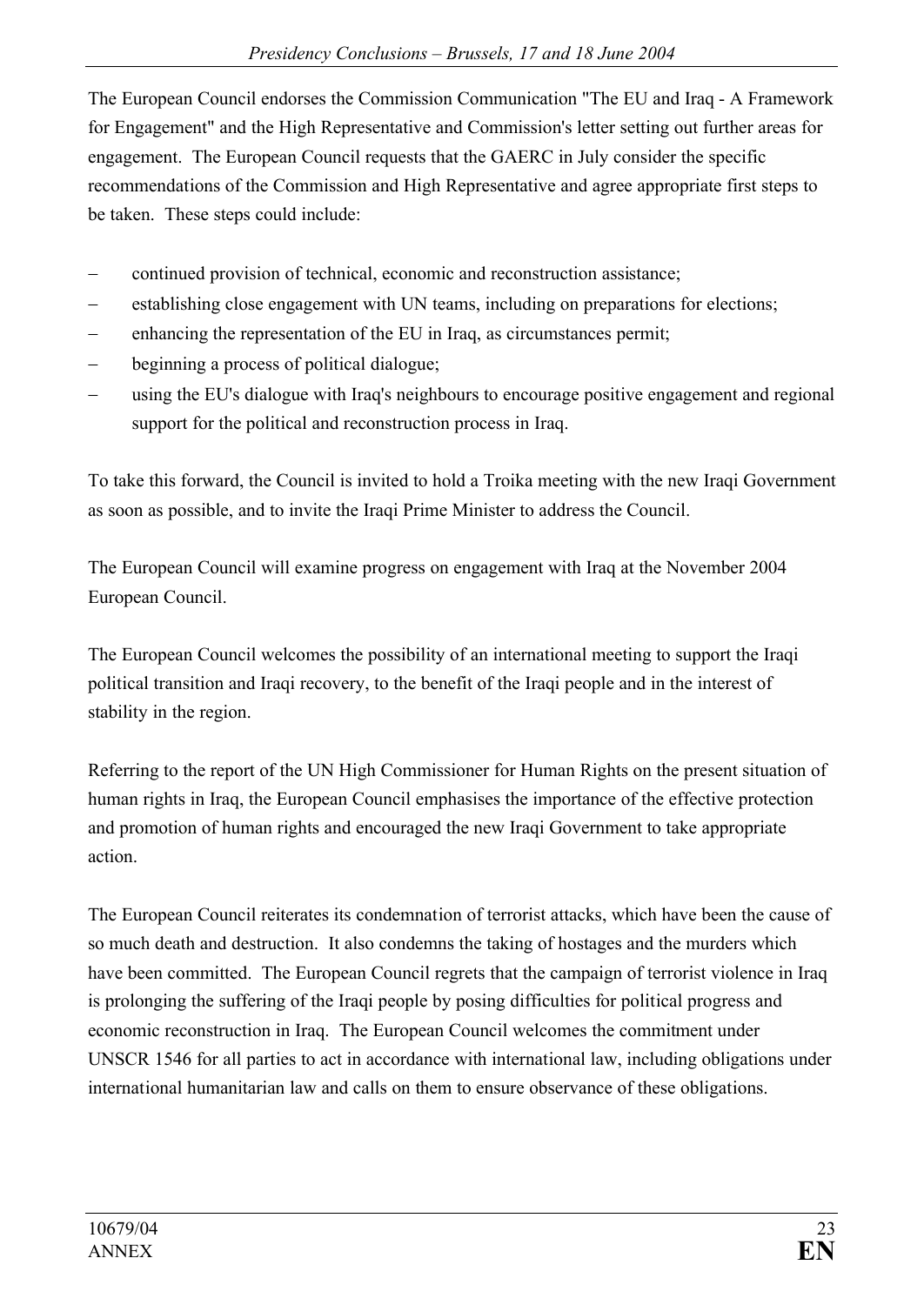# **EUROPEAN COUNCIL 17/18 JUNE**

## **MIDDLE EAST PEACE PROCESS**

The European Council reviewed recent developments in the Middle East. The European Union is fully committed to give new impetus to peace efforts.

It expresses concern at the continuing violence affecting both Israelis and Palestinians. It repeats its call for an end to terrorist attacks by extremist groups which have claimed many innocent lives. It calls upon the Palestinian Authority to take action against those involved in terrorism. While recognising Israel's legitimate right to self defence, it recalls the obligation on Israel to exercise this right within the parameters of international law. It expresses deep concern at the continuing humanitarian crisis in the Occupied Palestinian Territories and calls on the Israeli Government, in line with international law and UN Security Council Resolution 1544, to cease demolitions and to take urgent action to alleviate the suffering of Palestinians.

The European Council welcomes the prospect of Israeli withdrawal from the Gaza Strip. Such a withdrawal would represent a significant step towards the implementation of the Roadmap, provided that it is implemented in accordance with the elements identified in the conclusions of the European Council of March 2004. The EU will not recognise any change to the pre-1967 borders other than those arrived at by agreement between the parties. In the framework of the Quartet, the EU will work with Israel for a complete withdrawal and with the Palestinians to assure security conditions. The European Council is determined to seize the opportunity presented by this initiative and invites the High Representative to meet Israeli and Palestinian authorities to examine the European contribution to the withdrawal and the implementation of the Roadmap, and to formulate proposals to that end.

The European Council welcomes the outcome of the Quartet meeting held in New York on 4 May. It also welcomes the renewal of the Beirut Peace Initiative of the League of Arab States and continued support for the Roadmap at the Summit meeting held in Tunis on 22/23 May and the League's rejection of acts of violence against civilians without discrimination. The European Council welcomes the G 8 Statement inviting the Quartet to meet in the region before the end of this month. The EU looks forward to such a meeting which should serve to further advance the peace process.